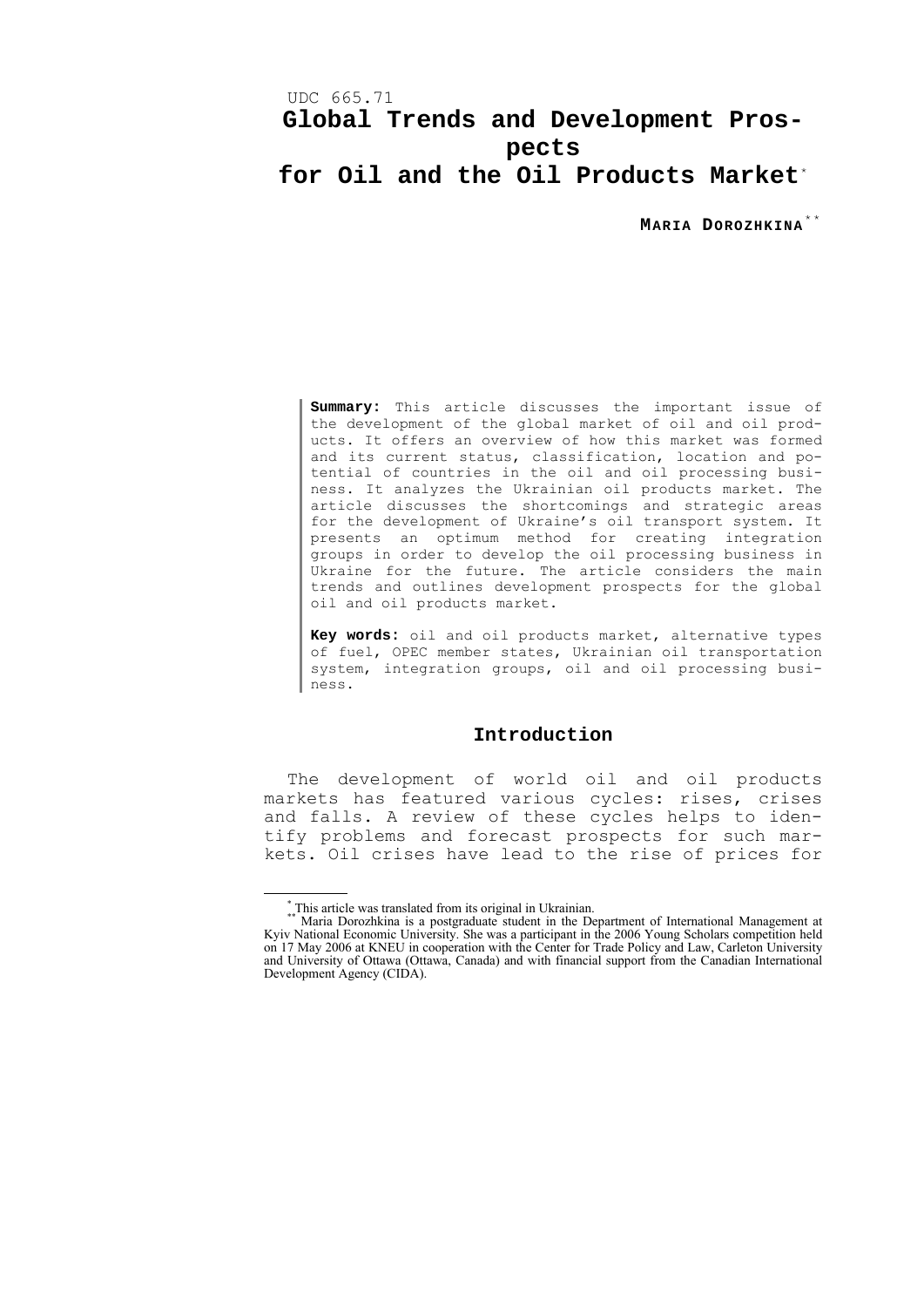crude oil. In order to address the consequences of price fluctuations, it has been necessary to develop the oil production industry and facilitate integration processes.

The level of development of any country is closely connected to energy consumption. Oil is the main energy source for many industries, and its share in the total consumption of power resources is regularly growing. Oil production capacities should increase significantly to satisfy the expected growth in consumption.

The main trends and prospects for the global oil and oil products market are considered based on an analysis of specific features of their formation and current status.

Ukraine has quite an advantageous geopolitical position as a transit country and has a developed oil transport system. Measures to diversify oil sources should be viewed as the key component that ensures Ukraine's national security and facilitates stability and modernization of the fuel and oil industry. The construction of the Brody– Plotsk–Gdansk oil pipeline should be finished and the Euro-Asian Oil Transportation Corridor (EAOTC) should be phased in to ensure oil transportation from Caspian and Persian Gulf countries.

Focusing on issues in Ukraine's oil transport system has determined the main strategic trends of its development and allowed us to identify the optimum way for integrating the oil and oil processing business in Ukraine.

## **Specific aspects in the formation of the global oil and oil products markets**

Research has established that oil was found on the Caspian shores over 500,000 years ago and that oil gas was observed on the land surface in the Caucasus and Central Asia as far back as 6,000 years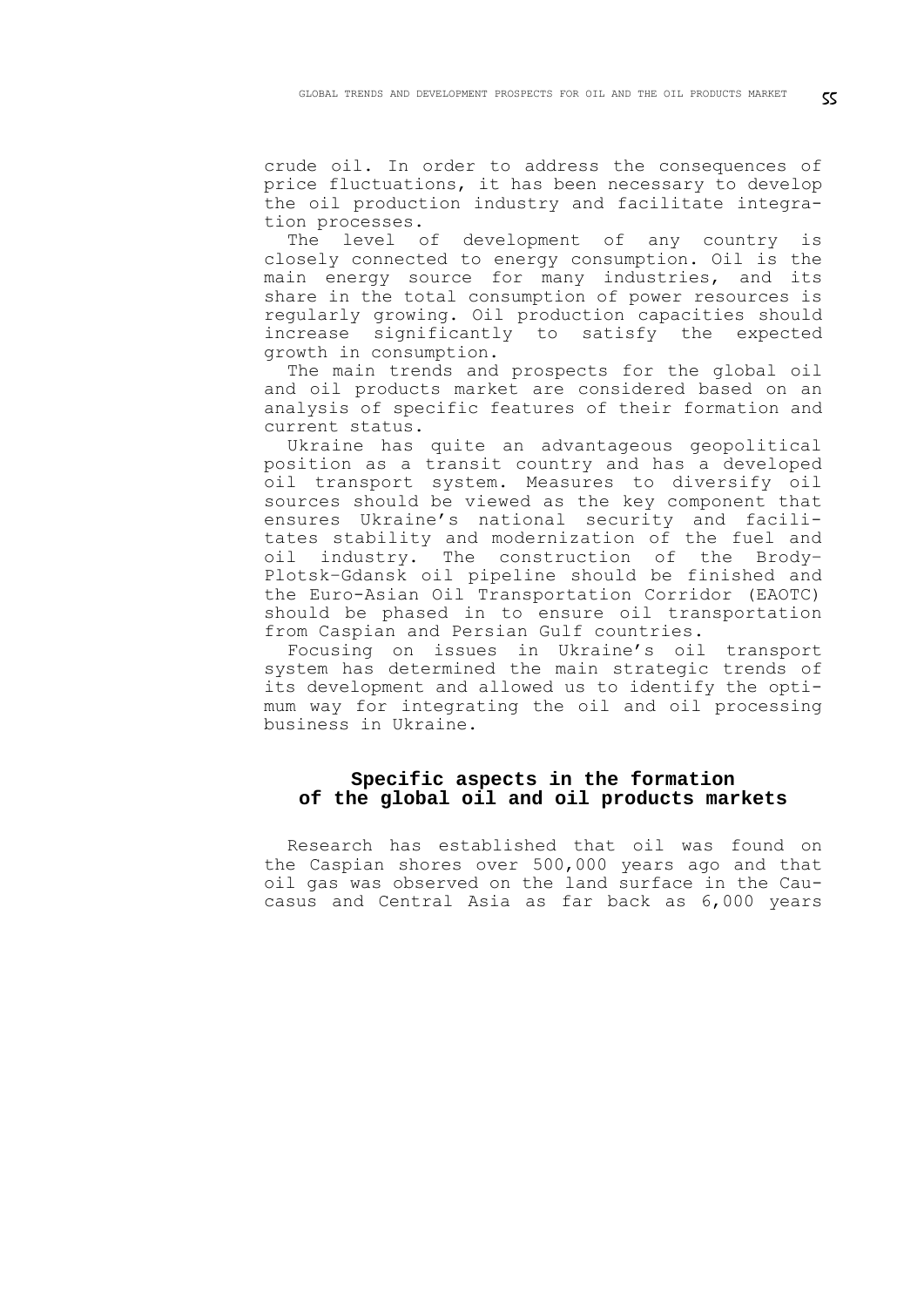B.C. $^1$  $^1$  The word 'oil' ('nafta' in Ukrainian) derives from the Indo-European word 'nafata', which means 'spilling'.<sup>[2](#page-2-1)</sup> The modern oil and gas industry began to develop rapidly in the end of the 1860s, when the drilling of oil wells began.

Undeveloped markets, a poor transportation network, and unstable relations between companies encouraged vertical integration of oil companies, and stimulated the modernization of production, sale and market operations. In late 20th century, oil deposits were discovered in more than 80 countries. Government oil companies had leading positions in the world, but private companies also operated on the oil market (Table 1).

**Table 1[3](#page-2-2). World leading oil companies at the end of the 20th century (except the former USSR countries)** 

| N <sup>o</sup> | Company                | Country            | Owner              |
|----------------|------------------------|--------------------|--------------------|
| $\mathbf{1}$   | Saudi Aramco           | Saudi Arabia       | Government.        |
| $\overline{2}$ | Exxon Mobil            | U.S.               | Open Stock Company |
| 3              | PDVSA                  | Venezuela          | Government         |
| $\overline{4}$ | <b>NIOC</b>            | Iran               | Government         |
| 5              | Royal Dutch /<br>Shell | U.K. / Netherlands | Open Stock Company |
| 6              | <b>BP</b>              | U.K.               | Open Stock Company |
| 7              | Pemex                  | Mexico             | Government         |
| 8              | Pertamina              | Indonesia          | Government         |
| 9              | TotalFinaElf           | France             | Open Stock Company |
| 10             | <b>KPC</b>             | Kuwait             | Government         |
| 11             | Sonatrach              | Algeria            | Government         |

 <sup>1</sup> *Energetika: istoriya, nastoyascheye i buduscheye. V. 1. Ot ognia i vody k elektrichestvu*, by V.I. Bondarenko, G.B. Varlamov, I.A. Volchyn et al., Kyiv, 2005. p. 199-200. [Energy: Past, Present and Future, volume 1, From Fire and Water to Electricity] 2 *Energetika: istoriya, nastoyascheye i buduscheye. V. 1. Ot ognia i vody k elektrichestvu*, by V.I.

<span id="page-2-1"></span><span id="page-2-0"></span><sup>&</sup>lt;sup>2</sup> Energetika: istoriya, nastoyascheye i buduscheye. V. 1. Ot ognia i vody k elektrichestvu, by V.I. Bondarenko, G.B. Varlamov, I.A. Volchyn et al., Kyiv, 2005, p. 199-200. [Energy: Past, Present and Future, volume 1, From Fire and Water to Electricity]

<span id="page-2-2"></span>Oil and Gas: Production & Marketing, in *Standard & Poor's Industry Surveys*, October 18, 2001, p. 6—23.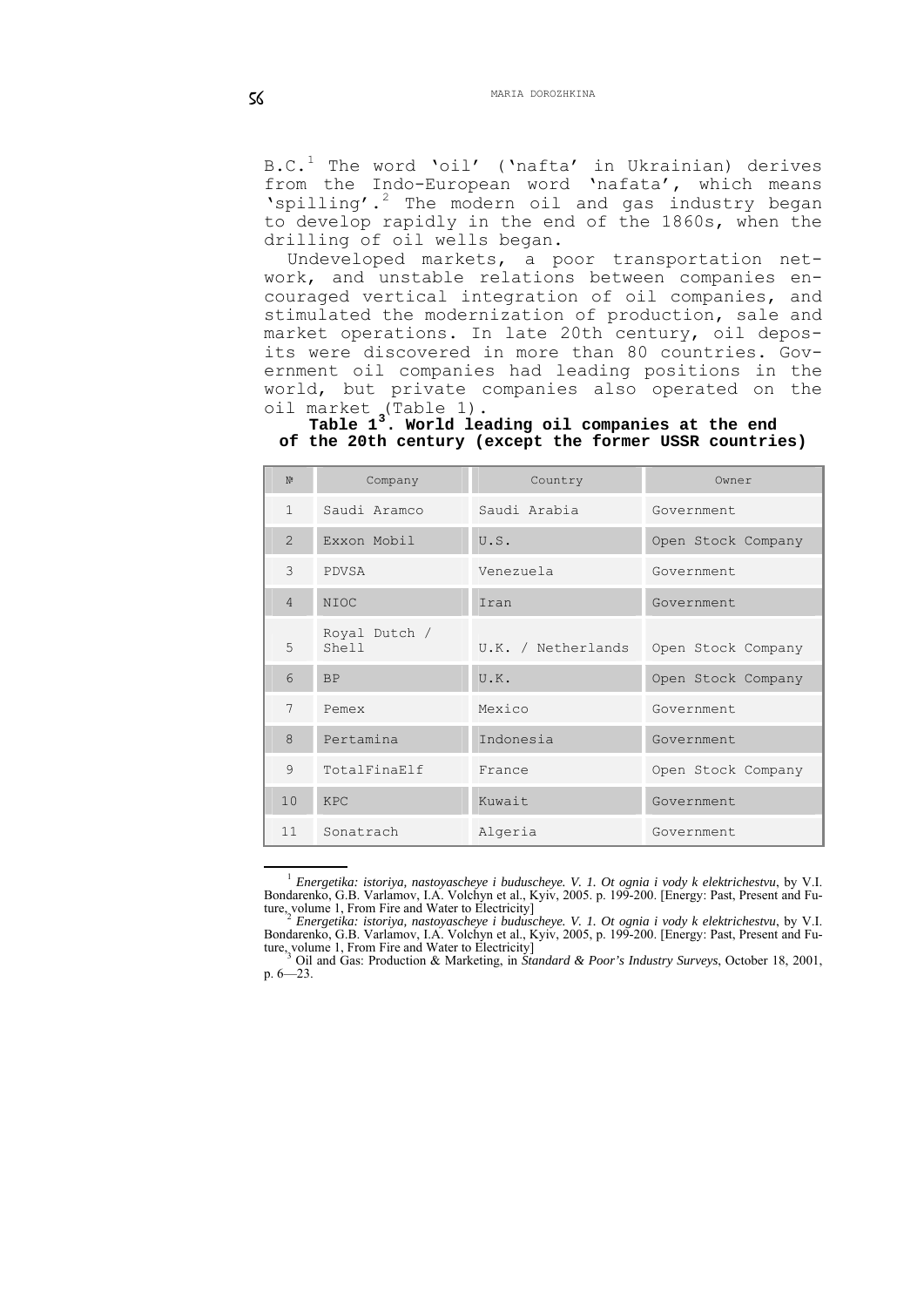| N <sup>o</sup>  | Company    | Country       | Owner              |
|-----------------|------------|---------------|--------------------|
| 12 <sup>°</sup> | PetroChina | China         | Government         |
| 13              | Petrobras  | <b>Brazil</b> | Government         |
| 14              | Chevron    | U.S.          | Open Stock Company |
| 15              | Texaco     | U.S.          | Open Stock Company |
| 16              | Adnoc      | U.A.E.        | Government         |
| 17              | ENI        | Italy         | Open Stock Company |
| 18              | Repsol YPF | Spain         | Open Stock Company |
| 19              | INOC       | Iraq          | Government         |
| 20              | Libya INOC | Libya         | Government         |

The world oil market survived three major crises: the energy crisis of 1929—32 (resulting in the Great Depression), the energy crisis from 1973 to the early 1980s (called the Great Crisis), and the 1979— 82 crisis (quite a serious one on its own terms but overshadowed by the previous crisis).<sup>[4](#page-3-0)</sup> The energy crisis in the 1970s changed the situation on the oil market (Fig. 1.)

<span id="page-3-0"></span> <sup>4</sup> Viktorov S. Energetika 2030: doroga k krizisu? in *Energeticheskaya politika Ukrainy*, 2003, No. 10, p. 8—10. [Energy 2030: Road to Crisis? in Energy policy of Ukraine]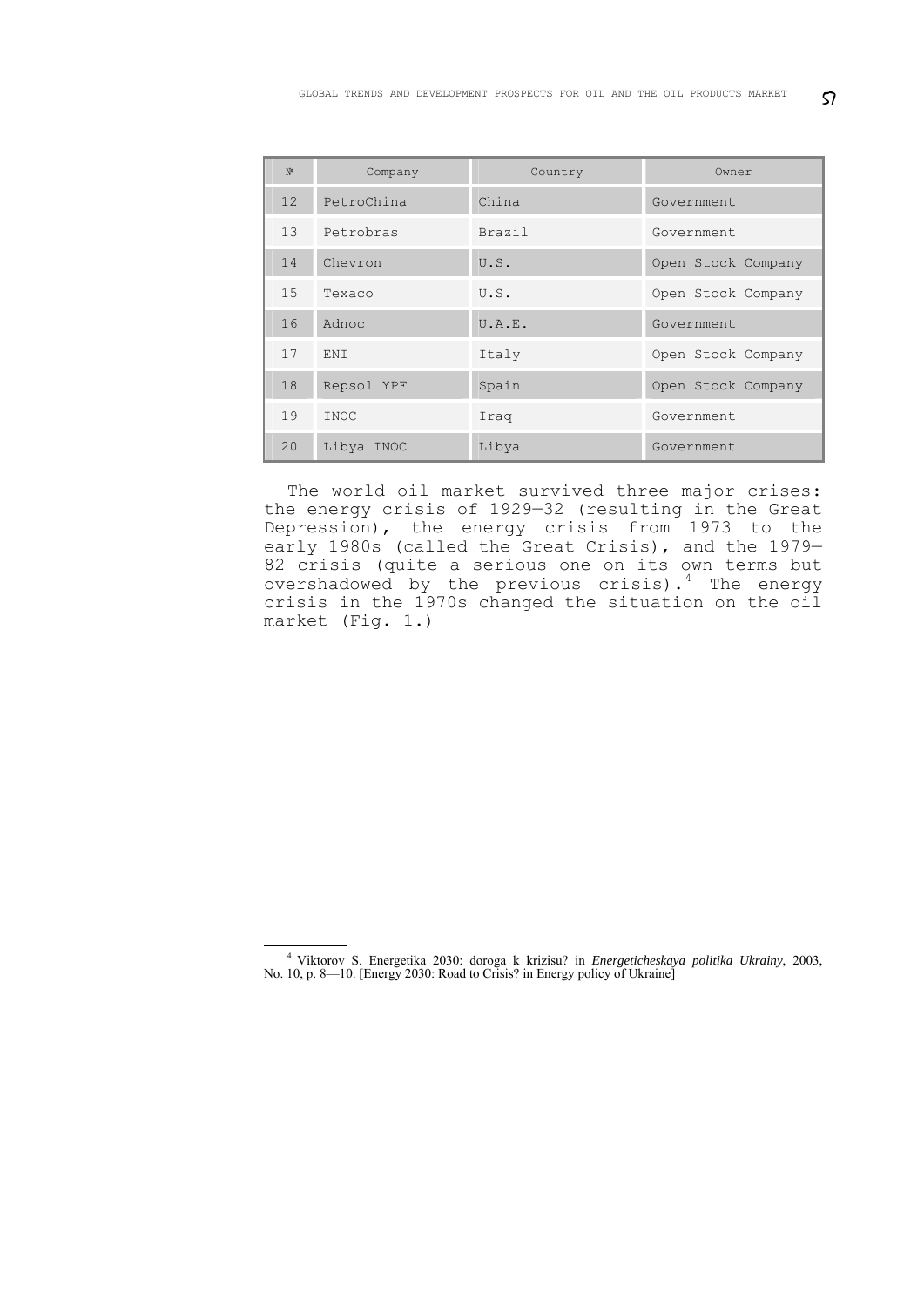

Fig. 1. Results of the energy crisis of the 1970s

Since the late 1970s, oil has been gradually replaced by cheaper natural gas and coal in fuel and power balances. Reduced consumption of oil was accompanied by lower oil production and exports, a decreased role of OPEC in regulating oil supplies to the world market and dropping oil prices. New oil markets with long term supplies have appeared. Oil markets globalized and the quality of oil stabilized. A relatively small number of companies operated in the oil and oil processing business due to the high cost of access to this market.

The oil share of total energy consumption was constantly growing; the oil share in the world energy consumption was 3 % in 1900, and grew to 5 % in 1914, 17.5 % in 1939, 41.5 % in 1972, and almost 65 % in 2000. However, the oil share in the world demand for energy resources may drop to 38.8 % by 2020.[5](#page-4-0)

The unique nature of oil as a strategic product often causes military conflicts, trade wars and disputes between countries (Fig. 2).

<span id="page-4-0"></span> $rac{1}{5}$  Braginskiy O. B., Shlihter E. B. *Mirovaya neftepererabotka. Ekologicheskoye izmerenie*, Мoscow, Academia, 2002. [Global Oil Production: Environmental Measures]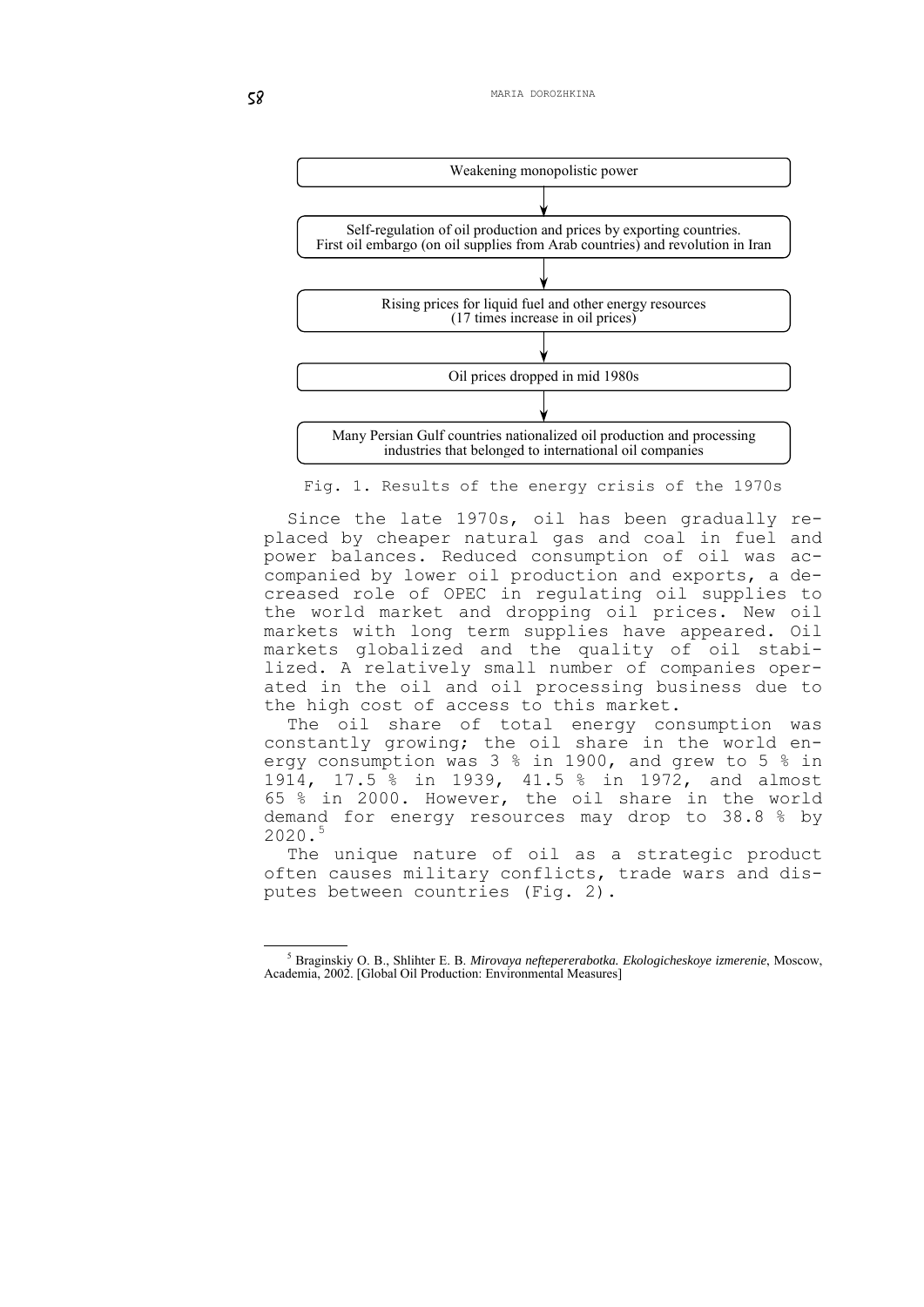| 1914-1918 | First World War (later called the first 'motor war'). Russia<br>nationalized oil companies, including foreign companies                                                                                                                                                                                                                                                                                                                                                                                                                              |
|-----------|------------------------------------------------------------------------------------------------------------------------------------------------------------------------------------------------------------------------------------------------------------------------------------------------------------------------------------------------------------------------------------------------------------------------------------------------------------------------------------------------------------------------------------------------------|
| 1938      | Oil was the reason for 'trade wars'. Mexico nationalized the<br>property of British and American oil companies, and the<br>United States and the United Kingdom immediately imposed eco-<br>nomic sanctions against Mexico (in particular, the U.S. re-<br>fused to buy Mexican silver)                                                                                                                                                                                                                                                              |
| 1939-1945 | WWII (some historians call it 'the first oil war'). Gaining<br>access to Soviet oil deposits was one of the reasons for Ger-<br>many's aggression against the USSR                                                                                                                                                                                                                                                                                                                                                                                   |
| 1951-1953 | An attempt to nationalize the Iranian oil industry                                                                                                                                                                                                                                                                                                                                                                                                                                                                                                   |
| 1971      | Iran and Iraq are on the verge of war. Iraq broke off diplomatic<br>relations with Iran when the latter established its sovereign rule<br>over Abu Musa Island and Tayib Islands in Ormuzd Channel through<br>which countries of Persian Gulf exported the lion's share of their<br>oil                                                                                                                                                                                                                                                              |
| 1973      | The first oil embargo. Syrian and Egyptian troops attacked Is-<br>rael. Arab oil exporting countries began to reduce their oil<br>production every month by 5 % and banned any export of oil to<br>the countries that supported Israel (U.S., Netherlands, Portu-<br>gal, South Africa and Rhodesia (Zimbabwe)). World oil prices<br>went up.<br>Tensions over Spratli Archipelago in the Pacific Ocean (a group<br>of 100 islands and reefs in the South China Sea where high qual-<br>ity oil deposits were discovered)                            |
| 1974-1975 | The United Nations passed a resolution calling for a new in-<br>ternational economic order («resources, trade and markets<br>will be distributed equally»). Most Arab countries agreed to<br>lift embargo.<br>A serious economic crisis broke out in North American and West<br>European countries as well as in Japan and Taiwan. The United<br>States established a strategic oil reserve.<br>Iraq and Iran reached an agreement by which Iran granted some<br>territorial concessions and benefits to Iraq and normalized<br>bilateral relations. |
| 1979      | Islamic Revolution in Iran.<br>Iran turned from the United States' key strategic partner in<br>the Persian Gulf into its opponent                                                                                                                                                                                                                                                                                                                                                                                                                    |
| 1980      | Iraq attacked Iran.<br>Oil prices dropped. An economic crisis in the countries that<br>received profits from oil sales                                                                                                                                                                                                                                                                                                                                                                                                                               |
| 1983-1985 | Official reestablishment of relations between the United<br>States and Iran.<br>World oil prices went up from 13 to 34 dollars per barrel in<br>two years                                                                                                                                                                                                                                                                                                                                                                                            |
| 1986-1988 | 'Tanker war' between Iraq and Iran                                                                                                                                                                                                                                                                                                                                                                                                                                                                                                                   |
| 1990      | Iraq invaded Kuwait. The United Nations imposed sanctions<br>against Iraq. Coalition forces (U.S. troops forming the main<br>component) crushed the Iraqi army and liberated Kuwait. World<br>oil prices plummeted                                                                                                                                                                                                                                                                                                                                   |
| 1993      | The first use of the U.N. 'oil weapon' as the largest inter-<br>national organization imposed a ban on oil import to Haiti<br>after the next coup there                                                                                                                                                                                                                                                                                                                                                                                              |
| 1994      | The war in Chechnya began (for control of oil transport routes<br>through Caucasus)                                                                                                                                                                                                                                                                                                                                                                                                                                                                  |
| 2003 till | The United States began a war against Iraq accusing it of                                                                                                                                                                                                                                                                                                                                                                                                                                                                                            |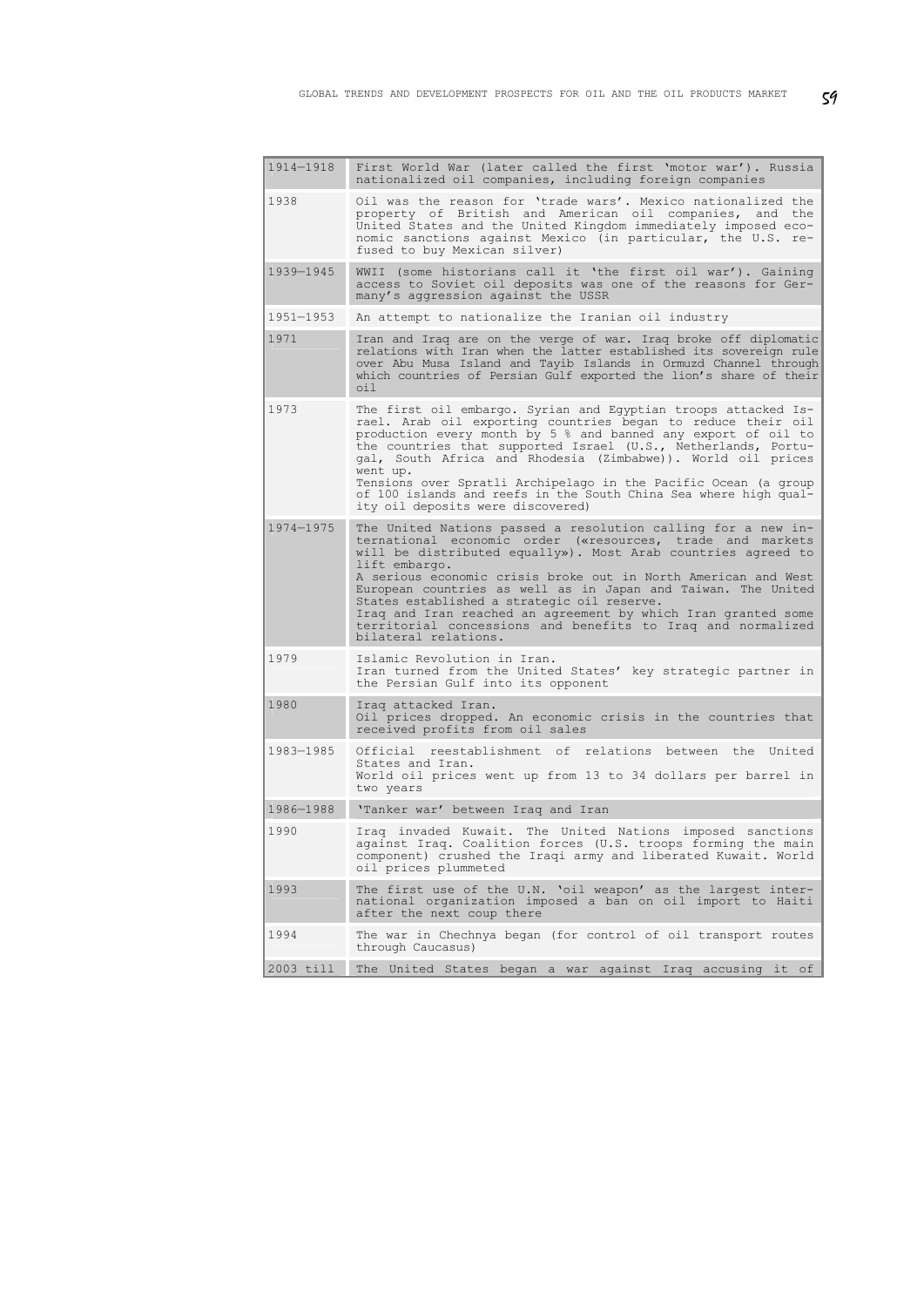| present              | violating a number of international treaties and secret de-<br>velopment of weapons of mass destruction                                                                                                                                                                                                                                                                 |
|----------------------|-------------------------------------------------------------------------------------------------------------------------------------------------------------------------------------------------------------------------------------------------------------------------------------------------------------------------------------------------------------------------|
| 2005 till<br>present | Increasing terrorist activity in OPEC countries.<br>Political instability resulting from conflicts between businesses<br>and government in Nigeria.<br>Iran pursues an independent policy on nuclear research.<br>Destabilization in Venezuela and Bolivia due to their govern-<br>ments' policy as to nationalization of oil production and oil<br>processing industry |
|                      |                                                                                                                                                                                                                                                                                                                                                                         |

Fig. 2. History of major oil conflicts**[6](#page-6-0)**, **[7](#page-6-1)**

Therefore, as the oil demand grows in the world economy, more conflicts break out between countries for possession and control of oil deposits and oil transportation routes.

## **Positions of countries in the world oil market**

The level of development of any country depends a lot on energy consumption. Today, oil remains the dominant energy source for many industries. This article focuses on the following key cycles in the oil and oil products markets: exploration (geological, seismic), drilling (engineering — building drilling platforms), oil transportation (oil pipelines, sea transport, tankers), oil storage (oil storage tanks), oil processing and oil products storage (oil refineries, petrochemical plants, oil lubricant plants), fuel transportation and distribution, and oil products sales. We divided countries into import and export countries and the countries that use both their own and imported oil resources (for instance, the United States, Canada, Ukraine) (Table 2).

|  |  |  |                                    | Table 2. Export/import distribution of countries |
|--|--|--|------------------------------------|--------------------------------------------------|
|  |  |  | on the oil and oil products market |                                                  |

| Importing countries | Exporting countries |
|---------------------|---------------------|
| China               | Russia              |
| India               | Kazakhstan          |
| Turkey              | Uzbekistan          |

<sup>&</sup>lt;sup>6</sup> From [www.media.topping.com.ua/news/society/2005/04/20/503983.html](http://www.media.topping.com.ua/news/society/2005/04/20/503983.html) (Neftianye voiny XX veka, in *Podrobnosti*, 20.04.05) [Oil Wars of the 20<sup>th</sup> century, in Details]<br><sup>5</sup> Braginskiy O. B., Shlihter E. B. *Mirovaya nefte* 

<span id="page-6-1"></span><span id="page-6-0"></span>Academia, 2002. [Global Oil Production: Environmental Measures]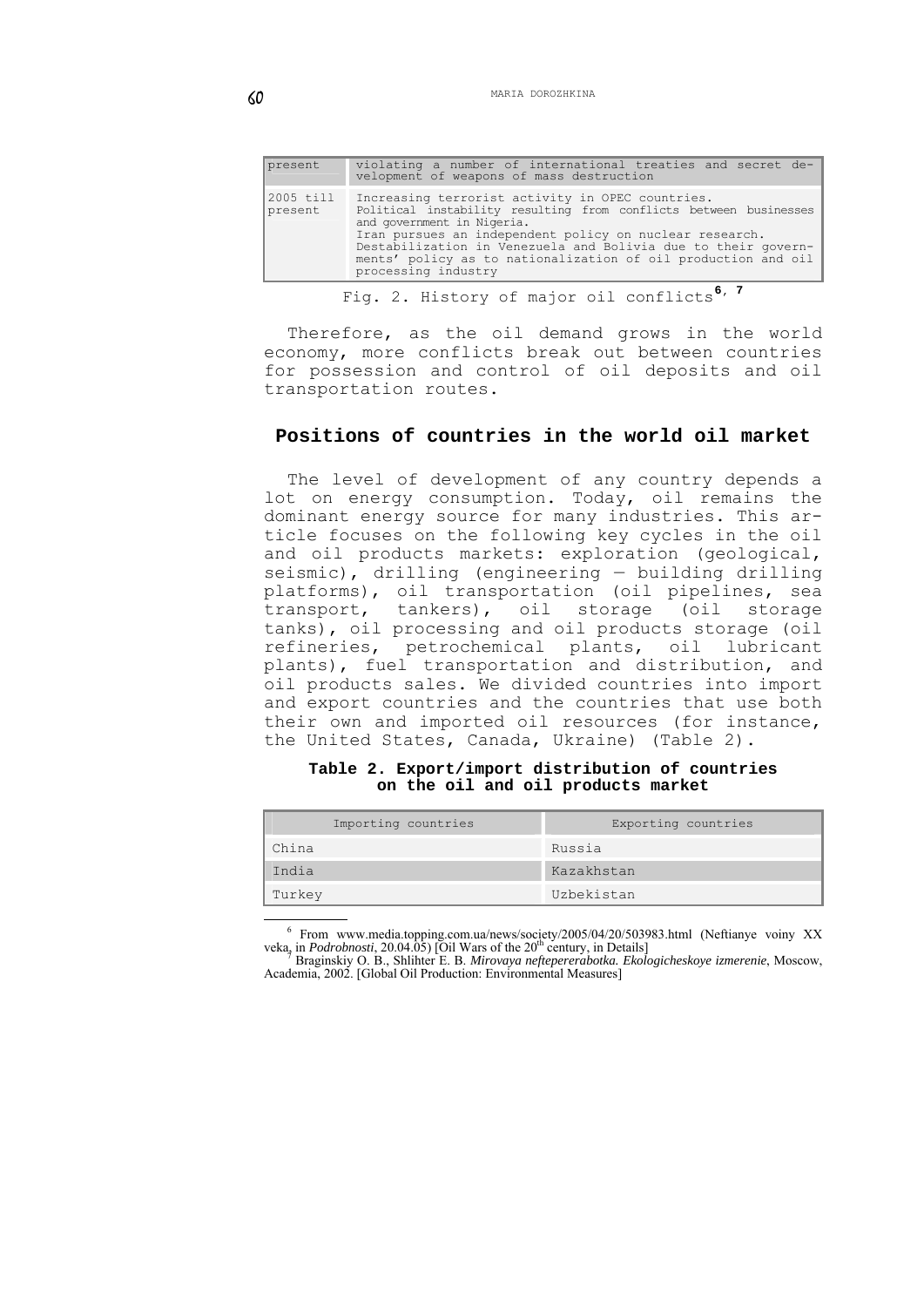| Importing countries    | Exporting countries  |
|------------------------|----------------------|
| Georgia                | Turkmenistan         |
| Armenia                | Kyrgyzstan           |
| Greece                 | Tajikistan           |
| Macedonia              | Azerbaijan           |
| Albania                | Afghanistan          |
| Montenegro             | Pakistan             |
| Serbia                 | Iran                 |
| Bulgaria               | Iraq                 |
| Romania                | United Arab Emirates |
| Moldova                | Oman                 |
| Hungary                | Saudi Arabia         |
| Croatia                | Kuwait               |
| Bosnia and Herzegovina | Syria                |
| Slovenia               | Israel               |
| Slovakia               | Jordan               |
| Czech Republic         | Lebanon              |
| Poland                 | Egypt                |
| Ukraine                | Sudan                |
| Belarus                | Libya                |
| Lithuania              | Chad                 |
| Latvia                 | Nigeria              |
| Estonia                | Algeria              |
| Austria                | Morocco              |
| Germany                | Mauritania           |
| Switzerland            | Mali                 |
| Italy                  | Norway               |
| Cyprus                 | Denmark              |
| Portuquese             | U.K.                 |
| Belgium                | Venezuela            |
| Luxemburg              | Qatar                |
| Netherlands            | Indonesia            |
| France                 | Gabon                |
| Spain                  | Brazil               |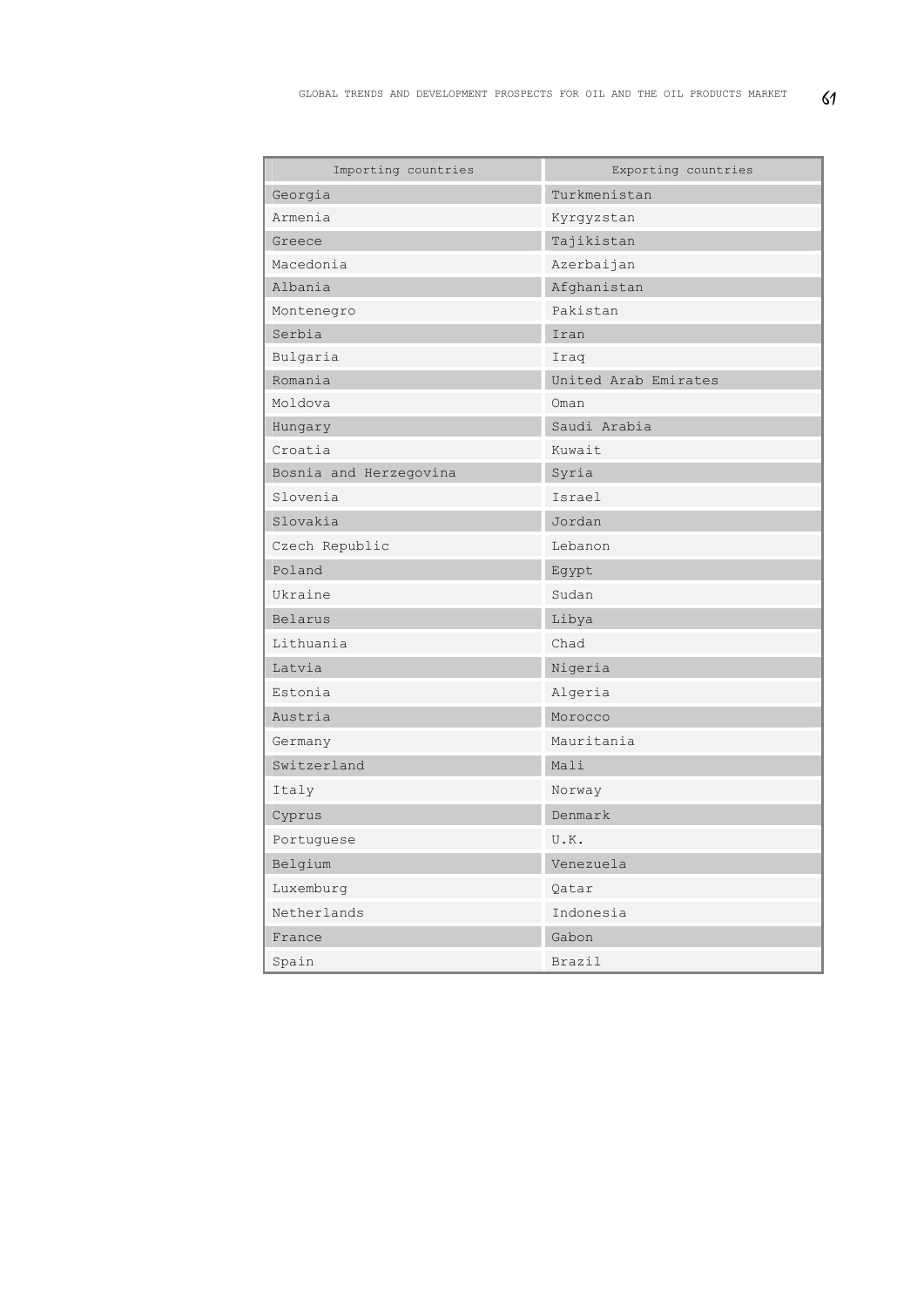| Importing countries | Exporting countries |
|---------------------|---------------------|
| Ireland             | Bolivia             |
| Sweden              |                     |
| Finland             |                     |
| Australia           |                     |
| Japan               |                     |

For several decades, oil was the major source of primary energy. Growth of the global economy will increase demand for many types of raw material, with oil in the lead in this regard. Heating needs, electricity, transportation, the level of economic development, and climate conditions of a country play a key role in shaping the demand for oil products. The demand is affected by the cost of oil exploration and manufacturing of oil products, the level of technology, regulations, and price fluctuations. Developed countries normally consume more than less developed countries, but oil demand in developing countries is significantly increasing (Fig. 3).



<span id="page-8-0"></span> $\frac{1}{8}$  $8$  From www.eia.doe.gov (Energy Information Administration — official energy statistics from the U.S. Government).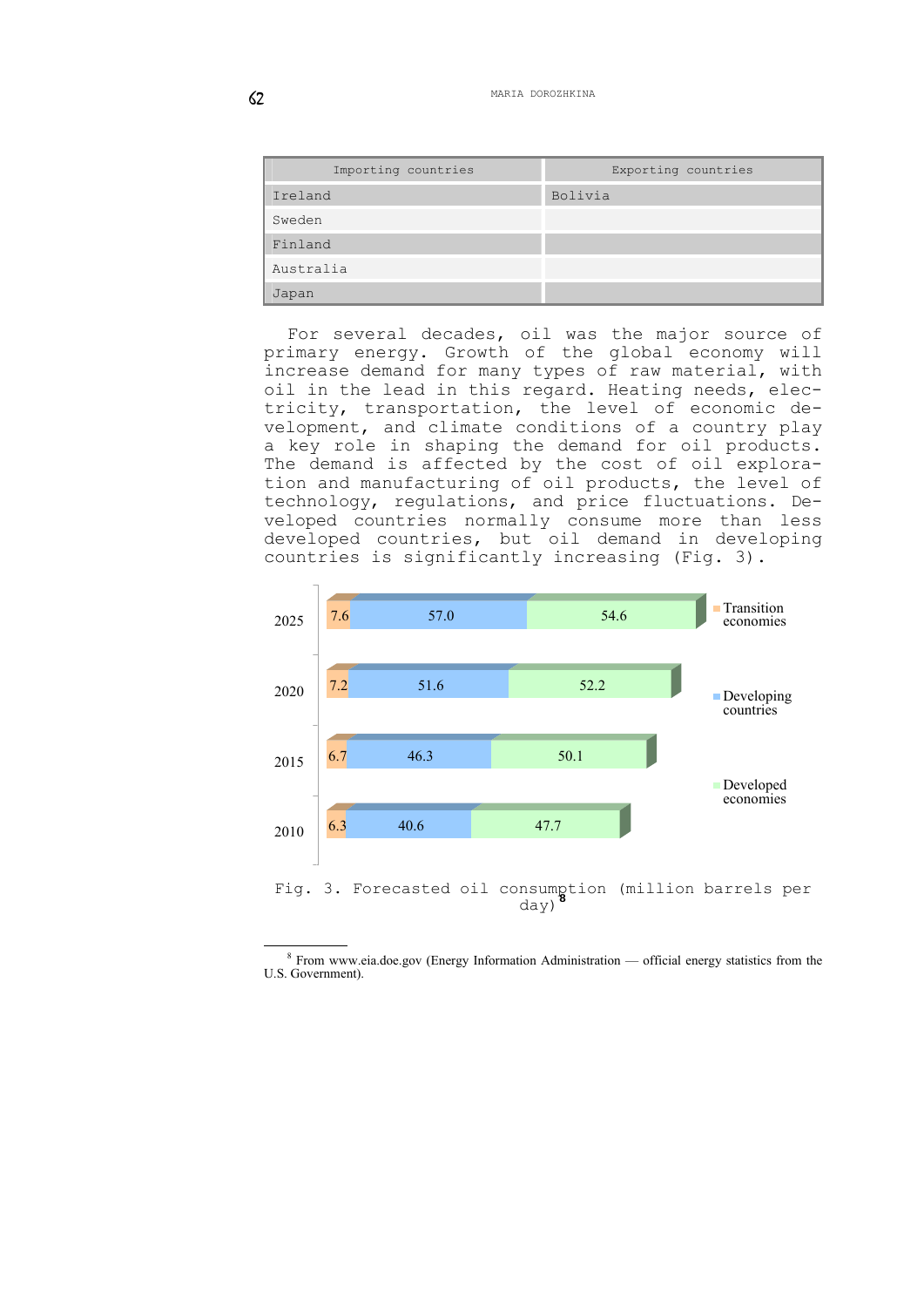Oil demand in industrial regions will increase primarily due to the growing demand for oil products in the transportation sector which has almost no economically competitive alternative types of fuel. In developing countries, oil demand will increase in all consumption sectors (use of diesel engines for power generation, and increased demand for raw materials in petrochemical industry).

The general consumption of power will increase approximately by 50 % from 2000 to 2020 (it increased by  $34 \div 1980$  $34 \div 1980$  $34 \div 1980$  to 2000)<sup>9</sup>; oil will occupy an increasingly greater share in the world energy balance. To satisfy the expected growth in demand, the world market will need to significantly increase oil production capacities by approximately 44 million barrels per day above the present level.<sup>10</sup> The major part of additional demand will be satisfied by OPEC producers; however, it is expected that oil supplies from other countries will also be quite competitive due to increased production in the Caspian basin, development of offshore resources in Latin America and deep-sea drilling in Western Africa. According to estimates of the International Energy Agency (IEA), some 200 billion dollars need to be invested in oil production annually to expand it at pace with the growing demand; however, the real investment falls short of this estimate by  $15$   $\textdegree{-}17$   $\textdegree{\cdot}11$  $\textdegree{\cdot}11$ 

By the end of the 20th century, the share of oil on the world market of primary energy resources reached 40 %, more specifically — 44 % in developed countries, 42 % in developing countries, and 24 % in Central and East European countries, including the former USSR republics.[12](#page-9-3) The United States and Asian

1

<sup>9</sup> From [www.from-ua.com/politics/424d4a5318482/](http://www.from-ua.com/politics/424d4a5318482/) (*Kontury mirovogo buduschego. Doklad po «Proektu-2020» Natsionalnogo razvedyvatelnogo soveta SShA*). [Contours of the global future. Report on Project 2020 National Intelligence Council of the USA] 10 Rychik V. Energoyomkostyu po potrebitelyam. Prognoz mirovogo potrebleniya energii, *Toplivno-*

<span id="page-9-1"></span><span id="page-9-0"></span>*energeticheskiy kompleks*, 2005, No. 1, p. 28. [Knowledge of Energy for Users. Prognosis of global energy requirements. Fuel Energy Complex]<br><sup>11</sup> Tarnavskiy V. Zavershylsia unikalnyi god. Mirovoi rynok nefti v 2004 godu: itogi, tendentsyi, per-

<span id="page-9-2"></span>spektivy, in *Toplivno-energeticheskiy kompleks*, 2005, No. 1, p. 48. The end of a unique year. Global oil market in 2004; conclusions, tendencies and perspectives. Fuel Energy Complex] 12 Rychik V. Energoyomkostyu po potrebitelyam. Prognoz mirovogo potrebleniya energii, *Toplivno-*

<span id="page-9-3"></span>*energeticheskiy kompleks*, 2005, No. 1, p. 28 [Knowledge of Energy for Users. Prognosis of global energy requirements. Fuel Energy Complex]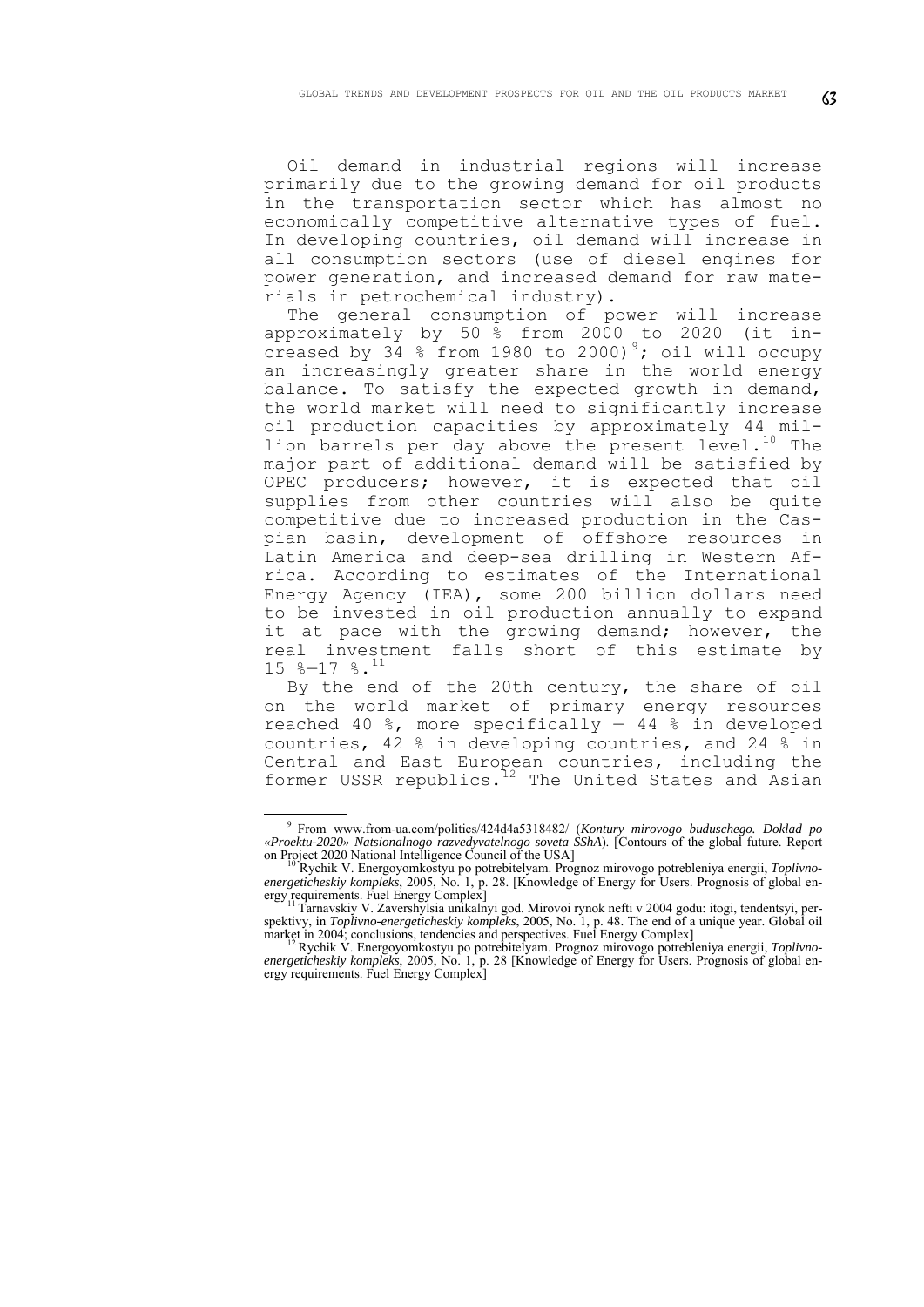countries (primarily China and India) are responsible for almost 60 % of the expected increase in consumption (by 1.8  $\textdegree{-2}$   $\textdegree$  in 2006)<sup>[13](#page-10-0)</sup>. Industrial countries continue to use the main portion of the world oil products. Developing countries are quickly catching up (their consumption equaled to 64 % of the demand of the Western countries in 2001 and it will increase to 94 % of the demand forecasted for the industrial countries by 2025).<sup>[14](#page-10-1)</sup>

The United States steadily retain their share (about 25 %) of the world oil consumption. Dependence of the United States on oil supplies from other countries makes it more vulnerable as the competition for reliable sources of power supply grows and the risk of interrupting supplies from oil and gas exporting countries increases. In 2004, India demonstrated a rapid growth of oil consumption by making its greatest leap in demand in the past four years (its share of the world consumption was 3.22 %). A significant role of China on the oil market is demonstrated by the fact that its share increased from 3.5 % to 8.3 % in the last 15 years and is getting close to 9 % in 2006.<sup>[15](#page-10-2), [16](#page-10-3)</sup> (Fig. 4).

As a rule, consumption drops whenever oil prices go up rapidly (for instance, the consumption of oil products went down by 15 % in France in 1979-81 as oil prices went up by 3.5 times for the same pe-riod).<sup>[17](#page-10-4)</sup> The cost of oil went up by 42 % in 2005<sup>[18](#page-10-5)</sup> and it is expected that the price may be some 100 dollars per barrel by the end of 2006. Profits from high oil prices allowed Saudi Arabia and other ex-

<sup>&</sup>lt;u>.</u> 13 From [iee.org.ua/ru/detailed/prognoz/476](http://iee.org.ua/ru/detailed/prognoz/476) (Inozemtsev V. *VVP stran mira: Ekonomika Azii budet faktorom globalnoi stabilnosti v 2006 g.*, 20.02.06) [GDP in the world: Asian economy as a factor in global stability in 2006]

<span id="page-10-1"></span><span id="page-10-0"></span>Rychik V. Energoyomkostyu po potrebitelyam. Prognoz mirovogo potrebleniya energii, *Toplivnoenergeticheskiy kompleks*, 2005, No. 1, p. 28 . [Knowledge of Energy for Users. Prognosis of global energy requirements. Fuel Energy Complex] ergy requirements. Fuel Energy Complex] 15 Gusak L. Mirovoi rynok nefti: suschestvuyet li predel rosta tsen? In *Gazeta «2000»*. 23.09.2005.

<sup>[</sup>The Global Oil Market: Is there a limit to the price increases?]<br><sup>16</sup> From www.eia.doe.gov (Energy Information Administration — official energy statistics from the

<span id="page-10-4"></span><span id="page-10-3"></span><span id="page-10-2"></span>

U.S. Government). 17 Burlaka G. O prichinah krizisnyh yavleniy na rynke nefteproduktov Ukrainy, in *Zerkalo nedeli*,  $25.06.05 - 01.07.05$ , No. 24 (552). [Reasons for the phenomena of crises in the petroleum products market in Ukraine]<br><sup>18</sup> From [iee.org.ua/ru/detailed/prognoz/476](http://iee.org.ua/ru/detailed/prognoz/476) (Inozemtsev V. *VVP stran mira: Ekonomika Azii budet* 

<span id="page-10-5"></span>*faktorom globalnoi stabilnosti v 2006 g.*, 20.02.06). [GDP in the world: Asian economy as a factor in global stability in 2006]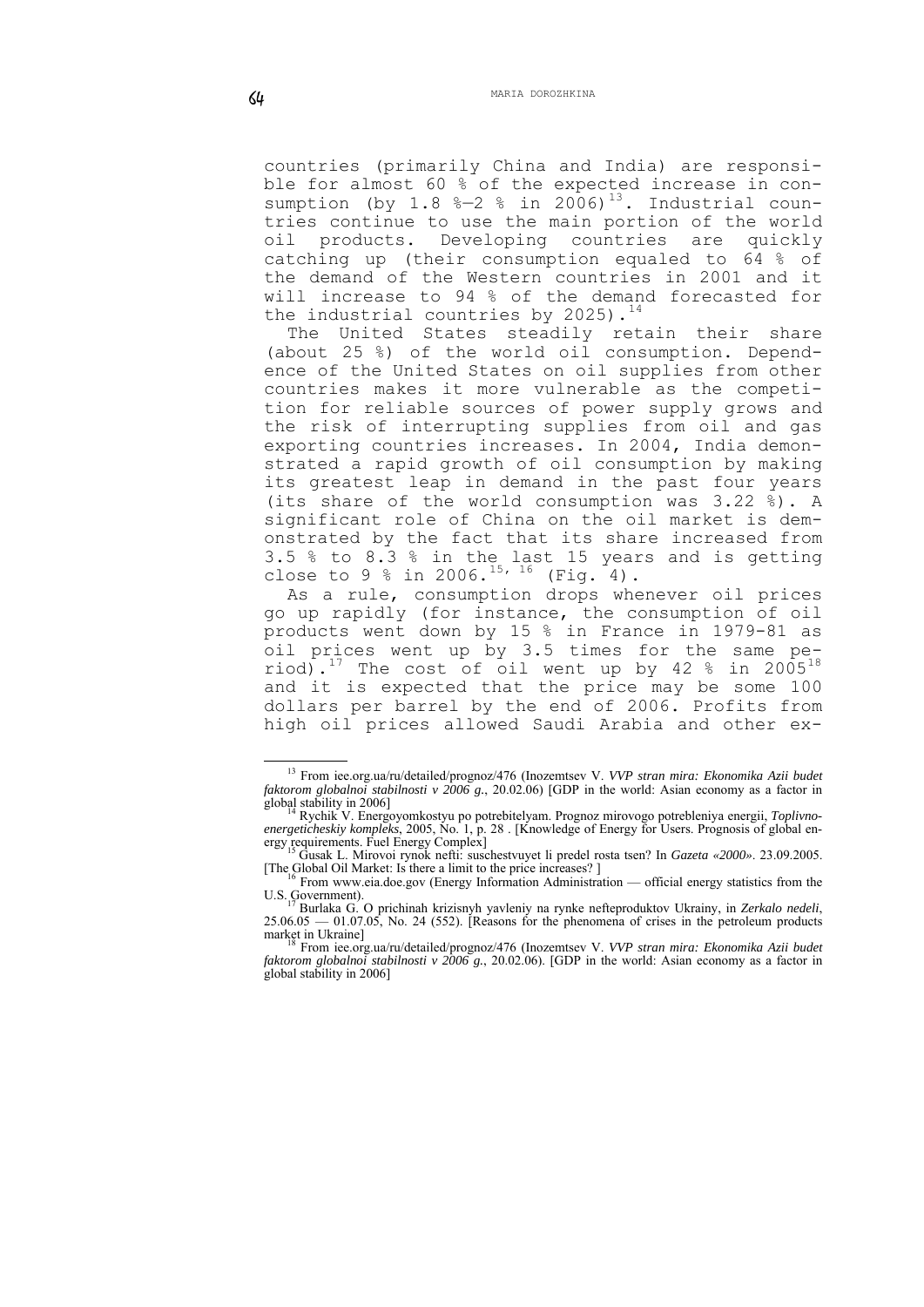porters to keep living standards in their countries from dropping.



Major consumers: United States, China, Japan, Germany, Russia, India (from 3% to 25%)

- Secondary consumers: South Korea, Canada, France, Mexico, Italy, Brazil,
- United Kingdom, Saudi Arabia (from 2% to 3%)
- Other consumers: Spain, Iran, Indonesia, Netherlands, Taiwan, Thailand and other (up to 2%)

Fig. 4. Shares of countries in the world oil consumption<br>(in 2004)<sup>[19](#page-11-0), [20](#page-11-1)</sup>

Almost 60 % of the world oil demand is generated by member states of the Organization for Economic Cooperation and Development (OECD) and the largest oil producers (Middle East countries) — each with 5.7 % of the demand, and Saudi Arabia alone — 1.7 %. Among OECD member states, the rate of GDP growth and industrial production is much higher than the increase in consumption of oil products in general or their individual types in particular. $21$  The leading OECD countries created a modern oil refining industry with the technology that meets high resource saving requirements and environmental safety standards. Insignificant growth in the consumption of oil products in these countries is satisfied due to reserve production capacities of primary and advanced oil processing facilities, and any temporary deficit is covered with available oil reserves.

 <sup>19</sup> Gusak L. Mirovoi rynok nefti: suschestvuyet li predel rosta tsen? In *Gazeta «2000»*. 23.09.2005.

<span id="page-11-1"></span><span id="page-11-0"></span><sup>[</sup>The Global Oil Market: Is there a limit to the price increases?]<br><sup>20</sup> From www.eia.doe.gov (Energy Information Administration — official energy statistics from the<br>U.S. Government).<br>20 From the contribution of the probab

<span id="page-11-2"></span>Burlaka G. O prichinah krizisnyh yavleniy na rynke nefteproduktov Ukrainy, in *Zerkalo nedeli*, 25.06.05 — 01.07.05, No. 24 (552). [Reasons for the phenomena of crises in the petroleum products market in Ukraine]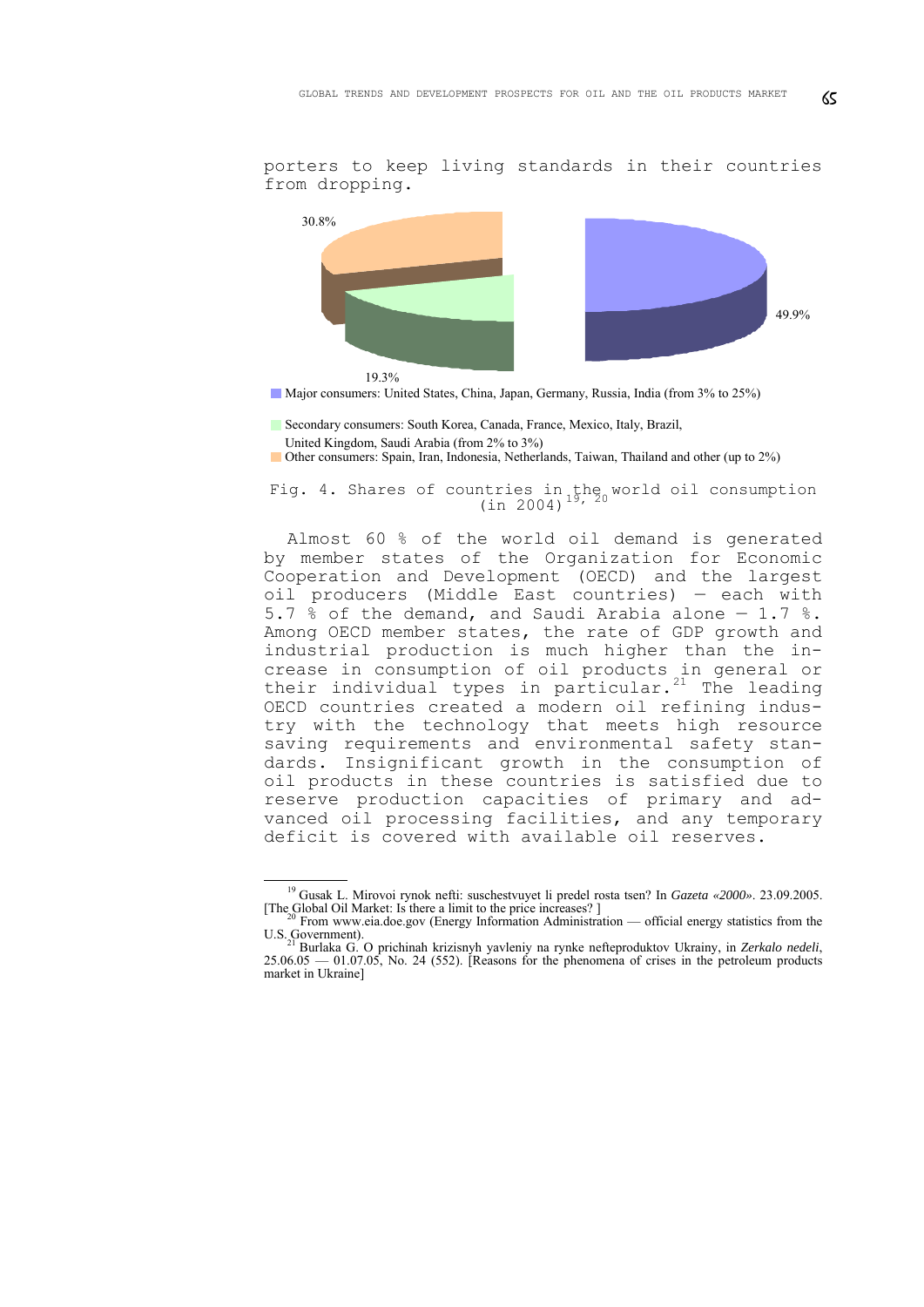For instance, Germany, which is almost 100 % dependent on imports of oil and oil products, has the Oil Reserves Union.<sup>[22](#page-12-0)</sup> Each company, which produces or imports at least one ton of oil products, participates in creating oil reserves and automatically becomes a member of this union and pays membership fees, while the tax administration ensures compliance. The fee is a sort of tax, but a company is entitled to a respective portion of oil reserves in case of oil crisis in return for participating in the costs of establishing oil reserves. Traders can include this fee in their end prices and, therefore, the consumers will pay it. This model guarantees that all oil companies pay for the creation of reserves proportionally to the volumes of trade in oil products. The Oil Reserves Union and its reserves are managed mainly by representatives of oil business, and representatives of oil companies have the majority of votes in the Board of Directors.



Major production volumes: Saudi Arabia, Iran, Kazakhstan, Canada, China, Mexico,

Norway, Russia, United States (from 5% to 14%)

Small production volumes: Algeria, Venezuela, Iraq, Kuwait,

Libya, Nigeria, U.A.E. (from 2% to 4%)

<span id="page-12-3"></span><span id="page-12-2"></span>Other production (up to  $2\%$ )

Fig. 5. Shares of countries in the world oil production<br>(as of 01.01.05 p.)  $2^{3}$ ,  $2^{4}$ ,  $2^{5}$ 

 <sup>22</sup> Siromaha A. Kak dolzhny sozdavatsia neftianye rezervy: Opyt Germanii, in *Zerkalo nedeli,* 04.06.05–10.06.05, No. 21 (549). [How should petroleum reserves be created: The Experience Of Ger-

<span id="page-12-1"></span><span id="page-12-0"></span>many] 23 Gusak L. Mirovoi rynok nefti: suschestvuyet li predel rosta tsen? In *Gazeta «2000»*. 23.09.2005. [The Global Oil Market: Is there a limit to the price increases? ]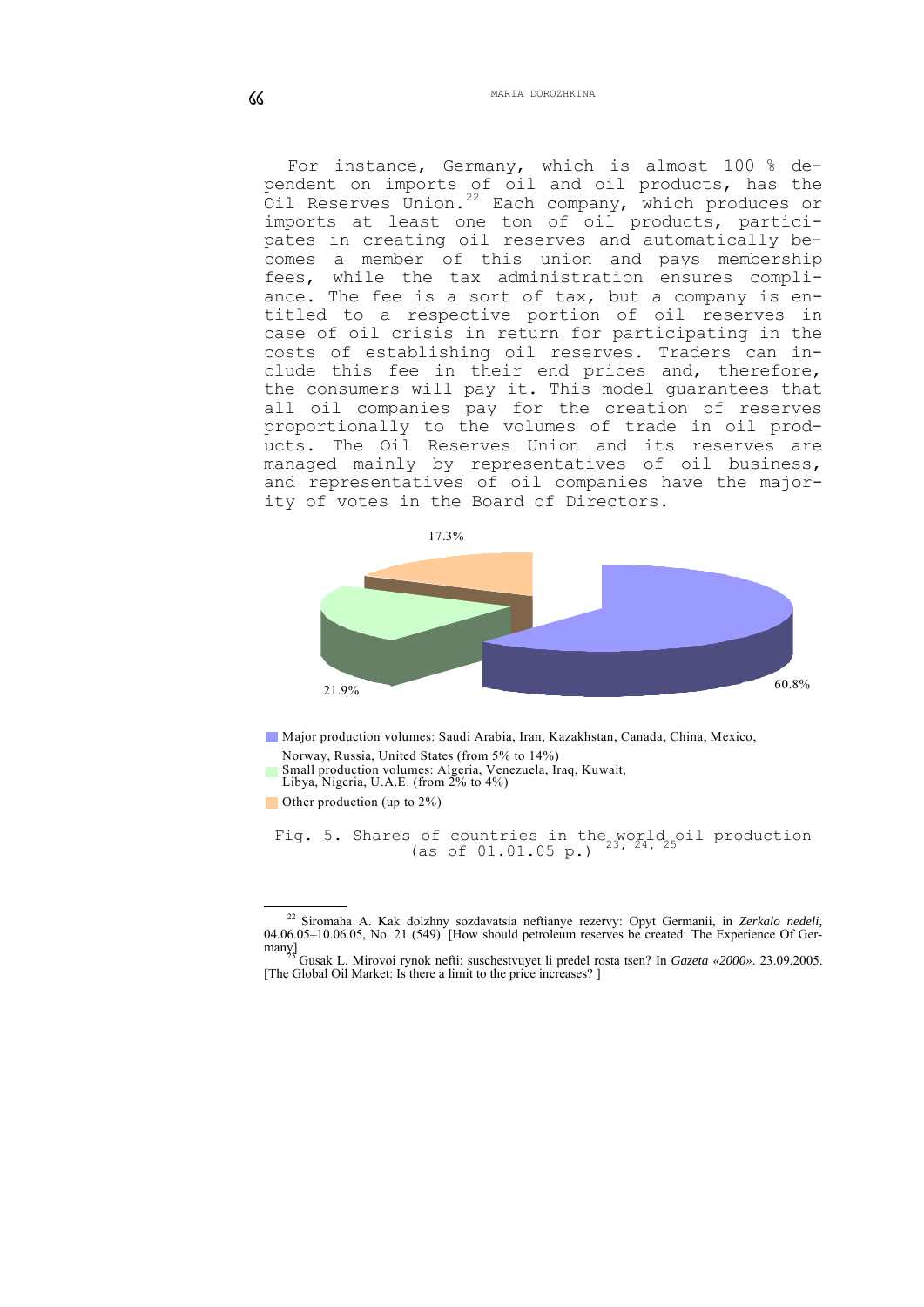More difficult access for international oil companies to major raw resources may limit investment in oil production: many regions (for instance, the Caspian Sea, Venezuela, Western Africa, South China Sea), which are viewed as important resources for increased oil production capacities, are located in areas of high political or economic risks. Such traditional oil suppliers as Middle Eastern countries also become less stable. Saudi Arabia has the largest share of the world oil production  $-13.9$  % (Fig. 5). $^{26}$  $^{26}$  $^{26}$ 



Fig. 6. Approximate oil reserves in relation to oil production (as of  $01.01.05$ )  $27, 28, 29$  $27, 28, 29$  $27, 28, 29$  $27, 28, 29$  $27, 28, 29$ 

Rapid growth of oil demand and escalation of political instability in the world in relation to oil issues result in the quick exhaustion of oil supplies and the global economy may encounter the problem of oil hunger. As exploration in Russia is scaled down, the explored reserves have reduced since the late 1980s, however, there was a growth trend from 2001 to 2004.<sup>[30](#page-13-4)</sup> Oil demand significantly

<sup>&</sup>lt;sup>24</sup> From www.eia.doe.gov (Energy Information Administration — official energy statistics from the U.S. Government). 25 Oil & Gas, in *Worldwide Look at Reserves and Production*, Vol. 102, No. 47, December 20, 2004,

<span id="page-13-0"></span>p.  $22\frac{2}{26}$  From www.eia.doe.gov (Energy Information Administration — official energy statistics from the U.S. Government). 27 Gusak L. Mirovoi rynok nefti: suschestvuyet li predel rosta tsen? In *Gazeta «2000»*. 23.09.2005.

<span id="page-13-1"></span><sup>[</sup>The Global Oil Market: Is there a limit to the price increases?]<br><sup>28</sup> From www.eia.doe.gov (Energy Information Administration — official energy statistics from the<br>U.S. Government).

U.S. Government). 29 Oil & Gas, in *Worldwide Look at Reserves and Production*, Vol. 102, No. 47, December 20, 2004,

<span id="page-13-4"></span><span id="page-13-3"></span><span id="page-13-2"></span>p. 22—23.<br><sup>30</sup> From www.eia.doe.gov (Energy Information Administration — official energy statistics from the U.S. Government).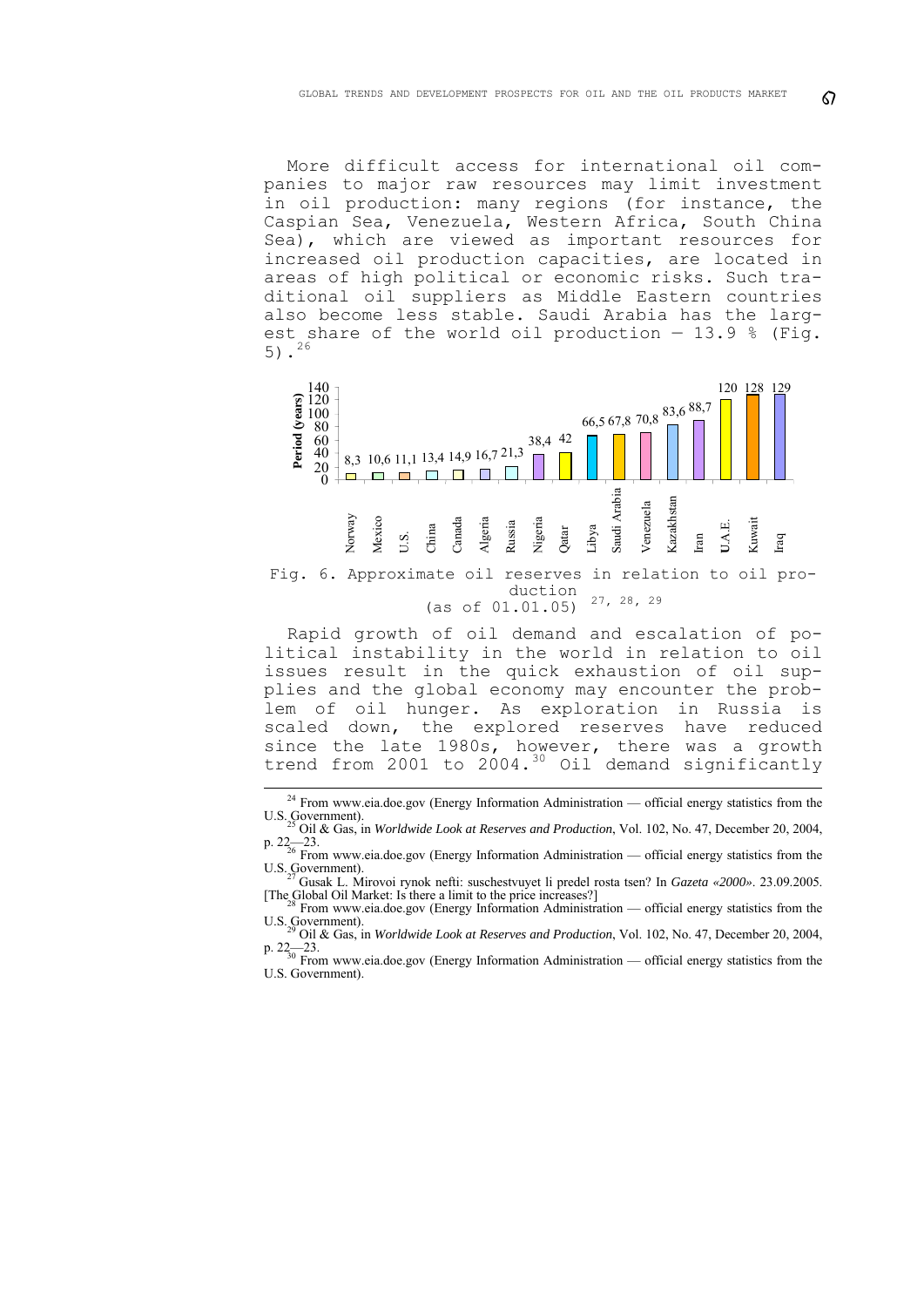increased in Russia in 2004 (by 2.8 %), for the first time after the USSR's demise. This is quite predictable as the number of vehicles in the country increased significantly in recent years. Explored oil resources in the United States have decreased dramatically in recent years due to the high costs of oil production in this country; this restrains explorations by oil companies. Oil reserves increased by 14 % in Venezuela in only the last five years.<sup>[31](#page-14-0)</sup> Oil supplies in Iraq will suffice for the next 129 years (first place in the world), whereas deposits in Kuwait will be depleted within approximately 128 years. Over 80 % of oil supplies for the West European countries come from the North Sea deposits.[32](#page-14-1) Interestingly, approximately 1/5 of the known world oil reserves are concentrated on continental sea shelves; however, their extraction is more costly. The balance of oil reserves and annual production volumes is decreasing in Saudi Arabia (Fig. 6, Fig. 7).

Over 75 % of known world oil reserves are located in OPEC countries, 90 % of which are developing countries, although some of them, such as Saudi Arabia, Kuwait, United Arab Emirates, are going ahead of the leading industrial countries in terms of profit per capita due to profits from oil. It is expected that over 90 % of the world oil reserves will belong to the 'Great Five' countries of the Persian Gulf (Saudi Arabia, Iran, Iraq, U.A.E., Kuwait), Russia, Venezuela, Libya and Mexico by 2030.<sup>[33](#page-14-2)</sup>

<sup>1</sup> <sup>31</sup> Gusak L. Mirovoi rynok nefti: suschestvuyet li predel rosta tsen? In *Gazeta «2000»*. 23.09.2005. [The Global Oil Market: Is there a limit to the price increases?].

<span id="page-14-2"></span><span id="page-14-1"></span><span id="page-14-0"></span><sup>[</sup>The Global Oil Market: Is there a limit to the price increases?]. 32 Oil & Gas, in *Worldwide Look at Reserves and Production*, Vol. 102, No. 47, December 20, 2004,

p. 22—23. 33 Gusak L. Mirovoi rynok nefti: suschestvuyet li predel rosta tsen? In *Gazeta «2000»*. 23.09.2005. [The Global Oil Market: Is there a limit to the price increases? ]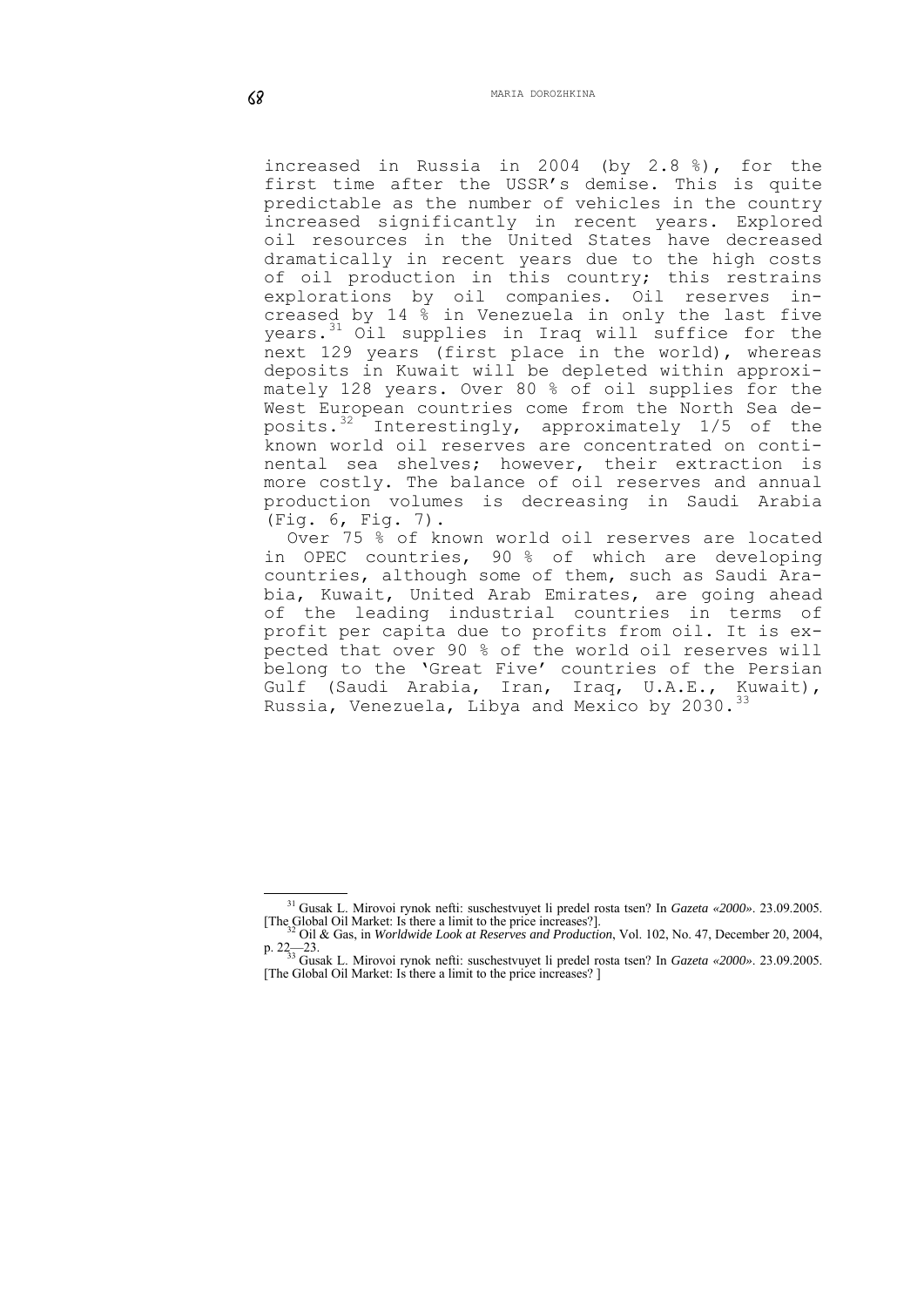

- Major reserves: Venezuela, Iraq, Iran, Kuwait, O.A.E., Russia, Saudi Arabia (from 6% to 22%)
- Small reserves: Kazakhstan, Libya, Nigeria, U.S. (from 2% to 4%)
- Other reserves: Algeria, Canada, Qatar, China, Mexico, Norway and other (up to 2%)
- Fig. 7. Shares of countries in the world oil reserves<br>(as of  $01.01.05$ )  $^{34}$  $^{34}$  $^{34}$ ,  $^{35}$  $^{35}$  $^{35}$ ,  $^{36}$  $^{36}$  $^{36}$

The global trend towards a more intense competition for resources, resulting from the growing oil demand, may lead to serious disruptions in the oil supply and become a major reason for the unprecedented use of available stock and possible destabilization of the world oil and oil products market.

To satisfy their needs in oil products, governments of oil refining countries and oil corporations need to upgrade oil refineries, use raw material of better quality, control the growth of the load ratio of production capacities, and conduct a more aggressive and clear policy on international trade in oil and oil products.

#### **Alternative fuel**

Oil crises have decreased the economic dependence of Western countries on oil. Most experts predict that the demand will seriously exceed the supply on the world market of carbon raw materials already by

<sup>&</sup>lt;sup>34</sup> Gusak L. Mirovoi rynok nefti: suschestvuyet li predel rosta tsen? In *Gazeta «2000»*. 23.09.2005. [The Global Oil Market: Is there a limit to the price increases?]

<span id="page-15-1"></span><span id="page-15-0"></span>From www.eia.doe.gov (Energy Information Administration — official energy statistics from the U.S. Government). 36 Oil & Gas, in *Worldwide Look at Reserves and Production*, Vol. 102, No. 47, December 20, 2004,

<span id="page-15-2"></span>p. 22—23.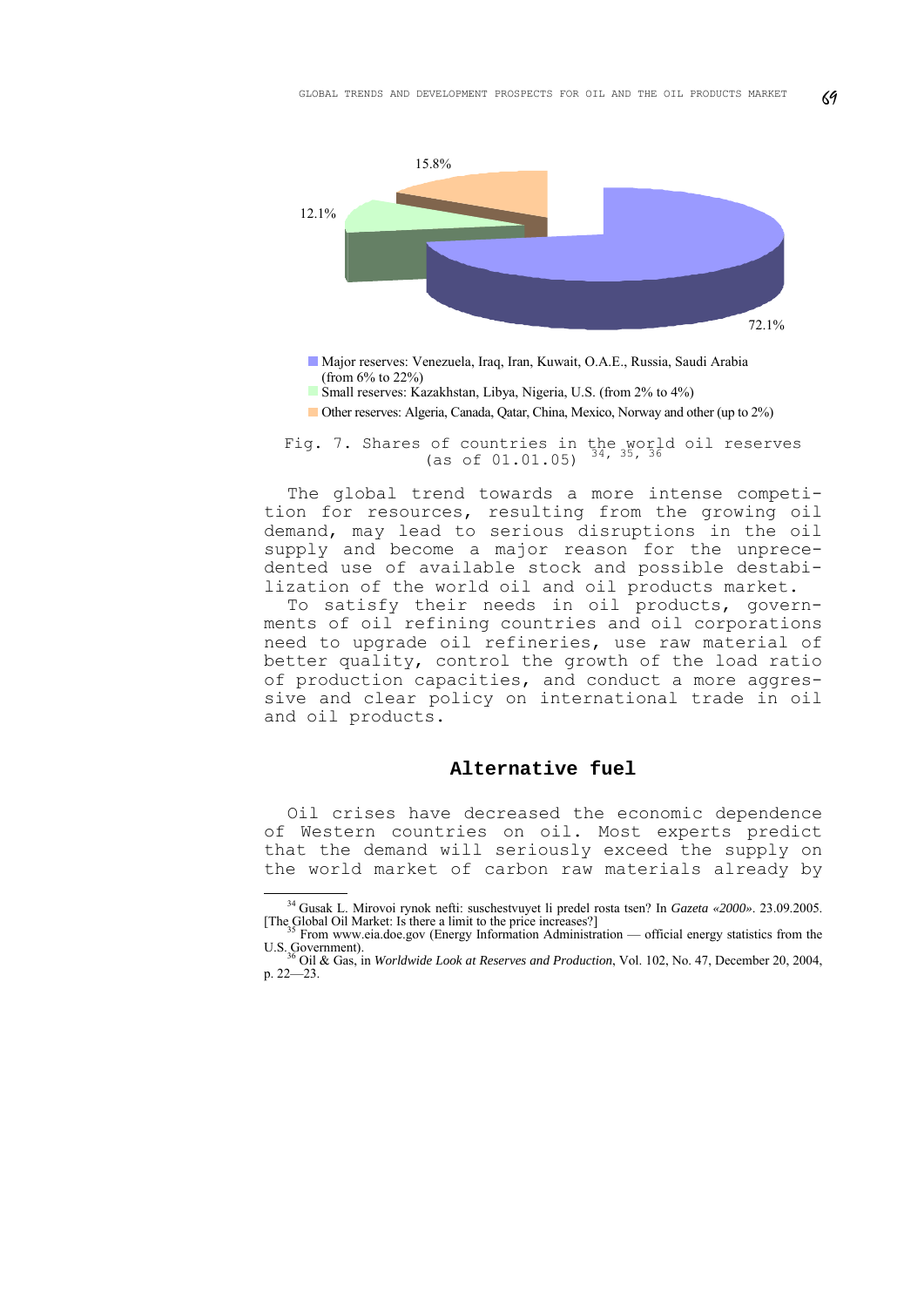2010—2020, and the oil market will be focused on the seller's interests even more than today.

Western Europe and Japan have managed to raise the efficiency of power consumption due to a special tax system, and the United States succeeded in doing that by introducing standards of Corporate Average Fuel Economy (CAFE). However, the resources for increasing effectiveness and environmental safety of internalcombustion engines, at least in developed countries, have been practically exhausted. Although Larry Burns, who is responsible for innovations in General Motors, believes that their efficiency in the nearest decades can be increased by another  $25$  %.<sup>[38](#page-16-1)</sup> However, the growth in the number of vehicles for the same period will undermine this achievement.

Alternative types of fuel are used to decrease consumption of oil products (substituting fuel oil by coal and natural gas in electricity generation, dieselization of vehicles that normally results in reduced use of diesel fuel comparing to gasoline per 100 kilometers).

New serious raw material problems have forced countries to reassess the available mineral resources and it has become clear that the available reserves of many mineral resources are tied to environmentally hazardous sources, the development of which involves environmental risks and aggravates the environmental situation in the world. $39$ 

We can distinguish among the major types of oil reserves which are not taken into account in the calculation of official world resources<sup>[40](#page-16-3)</sup>:

• Heavy crude oil is extracted similarly to regular oil. Heavy crude oil variations are discovered in more than 30 countries, but approximately 90 % of these reserves are located in 'the heavy oil belt' of Venezuela. The reserves include 1.2 trillion barrels. More than one third of this oil may be ex-

1

<span id="page-16-1"></span><span id="page-16-0"></span><sup>&</sup>lt;sup>37</sup> From [emigration.russie.ru/news/6/8325\\_1.html](http://emigration.russie.ru/news/6/8325_1.html) (*Neft konchitsia ranshe, chem vy dumayete*, 28.04.05). [Oil will run dry earlier: what do you think about that?]<br><sup>38</sup> Prihodko O. V poiskah sredstva ot neftianoi zavisimo

<sup>21 (549). [</sup>The search for reducing oil dependencies]. 39 *Ekonomika zarubizhnykh krain*. Textbook by A.S. Filipenko, V.A. Verhun, I.V. Burakivsky et

<span id="page-16-3"></span><span id="page-16-2"></span>al., Kyiv, Lybi[d, 1998.\[Economies of foreign countries\]](http://emigration.russie.ru/news/6/8325_1.html).<br><sup>40</sup> From [emigration.russie.ru/news/6/8325\\_1.html](http://emigration.russie.ru/news/6/8325_1.html) (*Neft konchitsia ranshe, chem vy dumayete*, 28.04.05). [Oil will run dry earlier: what do you think about that?].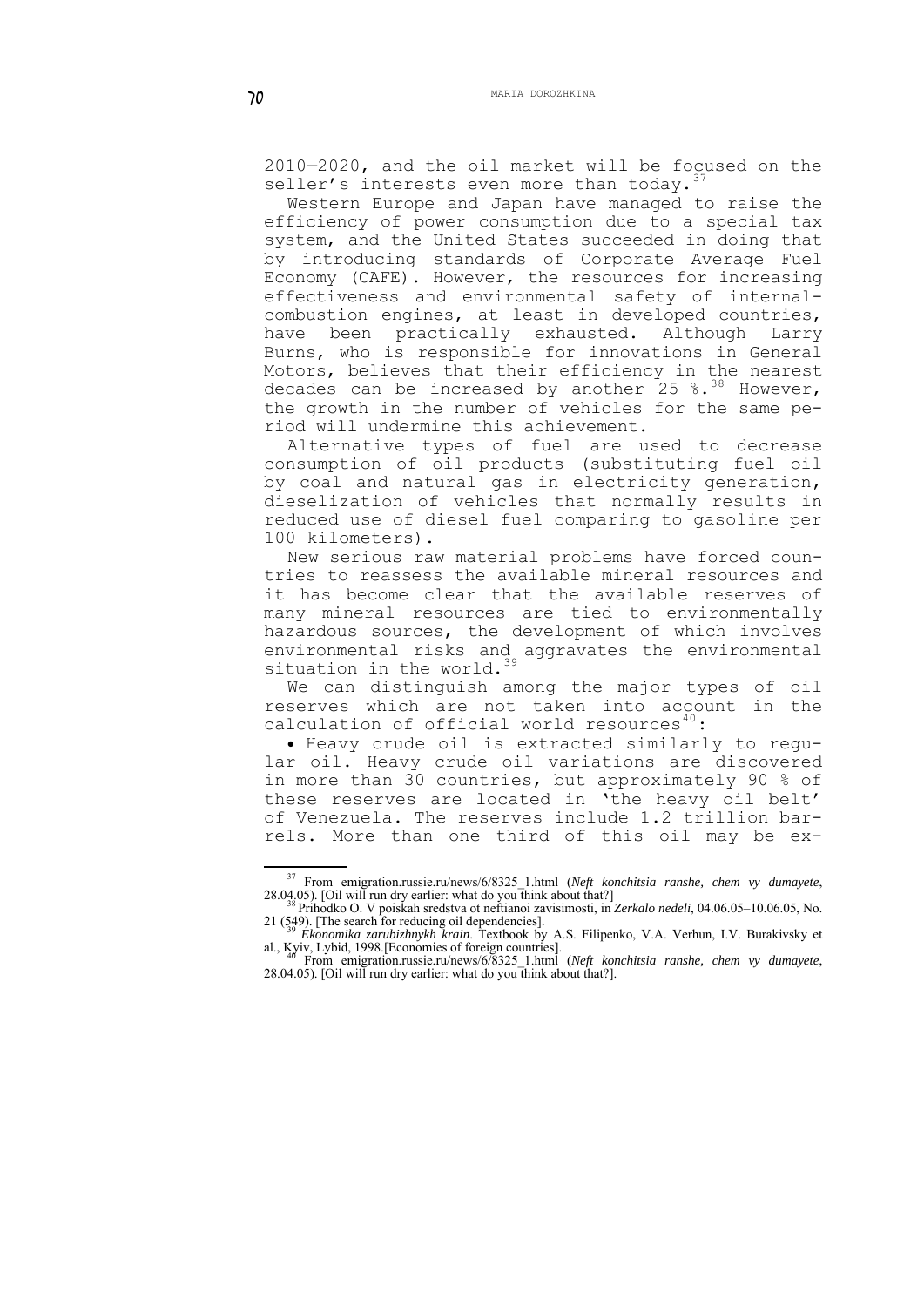tracted with the help of available technology. Heavy oil is thicker, pollutes the environment more, and requires a more complicated refining process.

• Oil can also be extracted from tar sands by way of large open mines. The largest world resource is located in Canada (some 1.8 trillion barrels). Today, 280–300 billion barrels can be extracted, the amount of sands equals approximately 20 % of Canadian oil. Oil sands production requires 10 times more power, space and water than regular oil production.

• Blackstone (shale) in great amounts is located in environmentally important U.S. areas (Colorado, Wyoming and Utah) where it occurs at various depths. Such oil companies as Shell, Exxon and ChevronTexaco invest billions of dollars in this production. Hot water is needed for this production, which is why it is much more expensive than ordinary oil production.

The possibility and efficiency of using certain fuels as an alternative to gasoline is studied in order to address the issue of oil dependency (Table 3).

Efforts of the largest oil corporations to develop alternative energy sources are a sign of the future outlook of such sources. However, Chi Raymond, who heads Exxon Mobil, is convinced that 95 % of all vehicles will have combustion engines and will work primarily on gasoline in 2030. He thinks that investment in alternative power sources is a waste of money at this  $\tan^4$ According to him, oil will continue to keep its leading position for a long time while alternative renewable energy sources may become marketable only where they cannot be replaced by cheaper and, in many cases, more effective carbon raw material. Today, oil and oil products markets depend more and more on the price factor.<sup>[42](#page-17-1)</sup>

<u>.</u>

<sup>41</sup> Prihodko O. V poiskah sredstva ot neftianoi zavisimosti, in *Zerkalo nedeli*, 04.06.05–10.06.05, No. 21 (549). [The search for reducing oil dependencies]. 42 Burlaka G., Sherstiuk R. Metamorfozy i antipody, in *Toplivno-energeticheskiy kompleks*, 2005,

<span id="page-17-1"></span><span id="page-17-0"></span>No. 9, p. 22-23. [Metamorphoses and Opposition, in Fuel Energy Complex].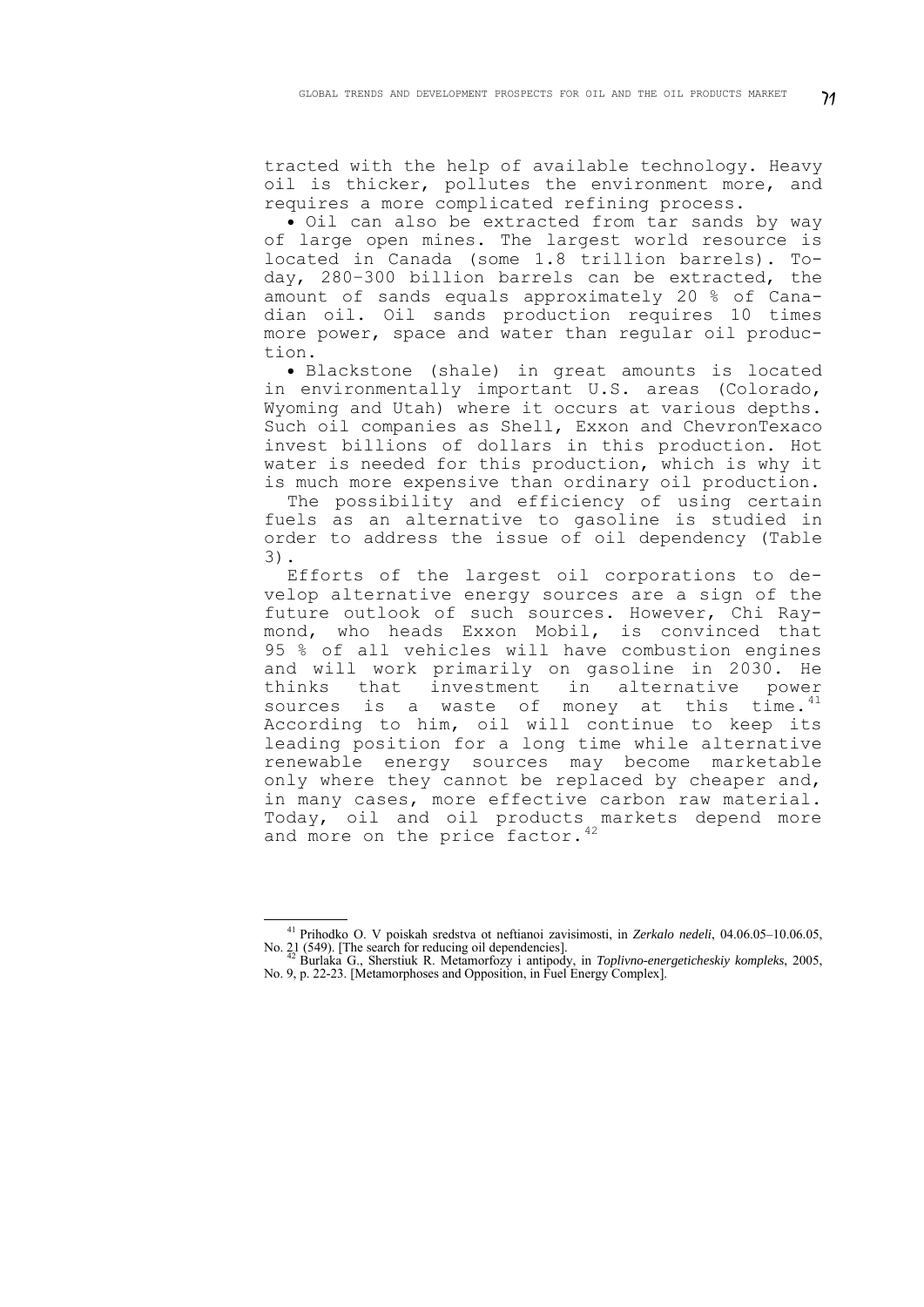# **Table 3. Types of fuel alternative to gasoline[43](#page-18-0), [44](#page-18-1)**

| Name                              | Biofuel                                                                                                                                                                                                                                                                                                                                                                                                                                                                                                                                                                                                                                                                                                                                                                                                                                                                                                                                                                                                                                                                        | Natural gas                                                                                                                                                                                                                                                                                                                                                                                          | Combination of hydrogen<br>fuel and fuel cells                                                                                                                                                                                                                                                                                                                                                                                         |  |
|-----------------------------------|--------------------------------------------------------------------------------------------------------------------------------------------------------------------------------------------------------------------------------------------------------------------------------------------------------------------------------------------------------------------------------------------------------------------------------------------------------------------------------------------------------------------------------------------------------------------------------------------------------------------------------------------------------------------------------------------------------------------------------------------------------------------------------------------------------------------------------------------------------------------------------------------------------------------------------------------------------------------------------------------------------------------------------------------------------------------------------|------------------------------------------------------------------------------------------------------------------------------------------------------------------------------------------------------------------------------------------------------------------------------------------------------------------------------------------------------------------------------------------------------|----------------------------------------------------------------------------------------------------------------------------------------------------------------------------------------------------------------------------------------------------------------------------------------------------------------------------------------------------------------------------------------------------------------------------------------|--|
| Description                       | Is obtained from agricultural prod-<br>ucts or directly from agricultural<br>plants. Commercial use of this tech-<br>nology will become possible already<br>in 2008.<br>The EU Parliament is now considering a<br>directive according to which EU coun-<br>tries will have to achieve the level<br>of biofuel consumption that would<br>amount to 5.75 % of the total use of<br>gasoline and diesel fuel by 2010. This<br>level will be achieved through use of<br>the following forms of biofuel:<br>pure biofuel that meets specific<br>quality<br>standards<br>for<br>transport<br>fuel;<br>biofuel mixed with oil products in<br>compliance with relevant EU norms that<br>prescribe technical specifications for<br>transport fuel;<br>liquid from biofuel, in particular<br>ETBE (ethyl-3-butyl-ether), where the<br>biofuel volume equals 47 %.<br>Among the EU countries,<br>Germany<br>achieved the greatest success in pro-<br>ducing ecologically clean liquid fuel<br>which reduces the consumption of min-<br>eral fuel and decreases hazardous air<br>emissions. | Experts<br>forecast<br>that consumption of<br>this fuel will in-<br>crease by 25 times<br>by 2030. Even<br>in<br>that case, it will<br>equal only 4 % of<br>the total transport<br>fuel consumed.                                                                                                                                                                                                    | Commercial use may be<br>realistic in the remote<br>future. Electric<br>power<br>is generated by chemical<br>reaction<br>between<br>hyd-<br>rogen and oxygen in fuel<br>Byproducts<br>cells.<br>$in-$<br>clude heat and water.                                                                                                                                                                                                         |  |
| shortcomings<br>and<br>Advantages | Renewable<br>resources.<br>Fundamental<br>change of the existing system is not<br>required to switch to this fuel. Bio-<br>fuel cost is much higher compared to<br>gasoline.<br>Energy consumption and<br>environ-<br>mental pollution involved in bio-<br>fuel production cancel<br>out<br>the<br>benefits of its use compared to<br>gasoline.                                                                                                                                                                                                                                                                                                                                                                                                                                                                                                                                                                                                                                                                                                                                | Technology<br>оf<br>qas<br>conversion into lig-<br>uid synthetic fuel<br>(GTL<br>$\sim$ $-$<br>qas-to-<br>liquids)<br>is<br>quite<br>cheap and ecologi-<br>cal.<br>Although natural gas<br>is the best raw ma-<br>terial for this pur-<br>pose, the coal or<br>biomass may also be<br>processed.<br>This fuel may also<br>be added in tradi-<br>tional fuel and used<br>in regular car en-<br>gines. | Hydrogen may be obtained<br>from any energy resources<br>- from mineral resources<br>to wind power. General Mo-<br>tors promises to make by<br>2010<br>the first million<br>cars that use this new<br>technology. A network of<br>hydrogen fuel filling sta-<br>tions will be created by<br>that time. The cost of<br>this system is high, but<br>smaller than<br>much<br>the<br>funds currently spent to<br>develop the oil industry. |  |

 <sup>42</sup> Prihodko O. V poiskah sredstva ot neftianoi zavisimosti, in *Zerkalo nedeli*, 04.06.05–10.06.05, No.

<span id="page-18-1"></span><span id="page-18-0"></span><sup>21 (549). [</sup>The search for reducing oil dependencies]. 44 [Vodiannikov](http://justinian.com.ua/author.php?id=383) <sup>О</sup>. Polityka ES v sferi vykorystannia biologichnoho palyva: napriamy adaptatsiyi natsionalnoho zakonodavstva Ukrainy do prava ES, in *Yurydychnyi zhurnal*, 2004, No. 4. [The EU and the use of biological fuel: compliance of Ukraine's national legislation with EU laws].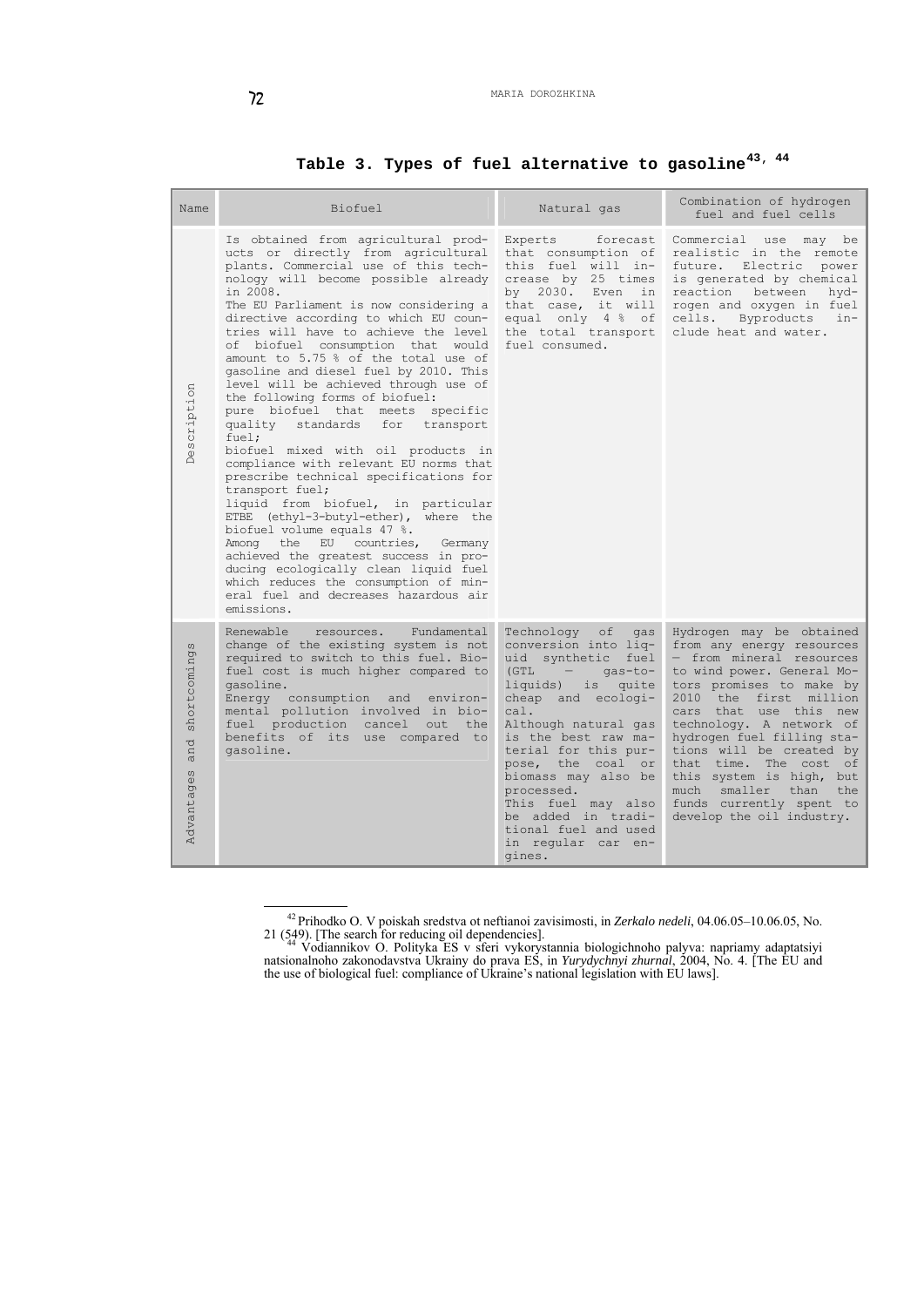However, John Rise, chief of General Electric's energy division, argues that even several years ago, nobody could predict that today the company will get 2 billion dollars of profits annually from wind generators which where prematurely called an outdated technology. Today, the company has invested in developing fuel components as well as nuclear and so-lar energy.<sup>[45](#page-19-0)</sup>

A similar position is taken by Shell and BP but the share of alternative energy sources is still very small compared to oil. ВР representatives believe that the known global oil reserves will suffice to ensure supplies for the next 40 years at the current level of consumption. Presently, the oil industry produces approximately 83 million barrels a day.<sup>[46](#page-19-1)</sup> It is expected that in the nearest future, new oil deposits will be discovered in Azerbaijan, Angola, Algeria, the Gulf of Mexico, and other places. According to *BP Statistical Review of World Energy 2005*, with the total world consumption of oil products (except the former USSR countries) at the level of 77.028 million barrels a day in 2004, the share of middle distillate was the largest (diesel fuel, etc.) (36 %) while that of gasoline was 31.5 % and that of fuel oil was  $11.8$  %.<sup>[47](#page-19-2)</sup> The structure of oil products consumption improves as the share of motor fuels grows, and together with the rising world prices for oil, it stimulates the development of new innovation technology in the oil refining industry that can meet the needs of resource conservation and environmental security.

In order to address the consequences of rising oil prices, it is necessary to widen the use of innovations that can help explore new mineral fuel deposits, lower production costs, improve energy conservation, and help the government to create a reliable system of operational and strategic fuel reserves.<sup>[48](#page-19-3)</sup>

<sup>1</sup> 45 Prihodko O. V poiskah sredstva ot neftianoi zavisimosti, in *Zerkalo nedeli*, 04.06.05–10.06.05, No.

<span id="page-19-0"></span><sup>21 (549). [</sup>The search for reducing oil dependencies].<br><sup>46</sup> From [emigration.russie.ru/news/6/8325\\_1.html](http://emigration.russie.ru/news/6/8325_1.html) (*Neft konchitsia ranshe, chem vy dumayete*, 28.04.05). [Oil will run dry earlier: what do you think about that?].<br><sup>4</sup>

<span id="page-19-3"></span><span id="page-19-2"></span><span id="page-19-1"></span>veloped Foreign Experiences, in Oil Economics. 48 Burlaka G., Sherstiuk R. Metamorfozy i antipody, in *Toplivno-energeticheskiy kompleks*, 2005,

No. 9, p. 22-23. [Metamorphoses and Opposition, in Fuel Energy Complex].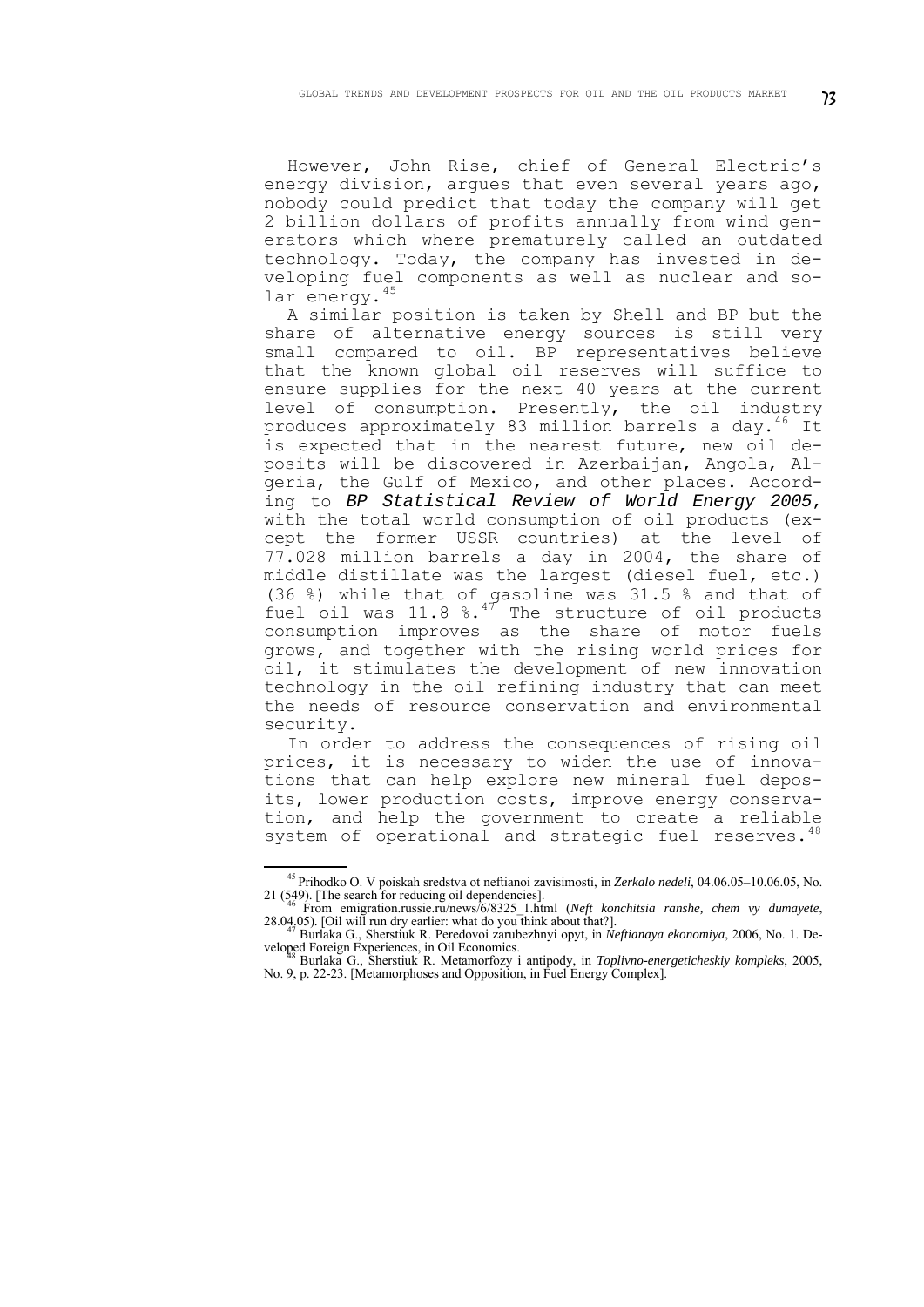Under conditions of rising world oil prices, international oil companies prefer to invest in the development of the production sector than in mergers and acquisitions as at the end of 1990s.

#### **Oil infrastructure prospects for Ukraine as a transit country**

Ukraine has six oil refineries which process oil and gas condensates and manufacture oil products (Table 4).

| . |  |  | Table 4. Ukrainian oil refineries <sup>49,50</sup> |  |
|---|--|--|----------------------------------------------------|--|
|   |  |  |                                                    |  |

| N <sub>o</sub> | Name              | Oil products market<br>share<br>(as per production ca-<br>pacity) | Government's<br>shares in refineries |
|----------------|-------------------|-------------------------------------------------------------------|--------------------------------------|
|                | Kremen-<br>chuk   | $36.43$ %                                                         | Government's share $-$<br>43.054 %   |
| $\mathfrak{D}$ | $Lysy-$<br>chansk | $31.27$ %                                                         | Fully privatized                     |
| 3              | Kherson           | 13.87%                                                            | Fully privatized                     |
| $\overline{4}$ | Odesa             | 7.04%                                                             | Fully privatized                     |
| 5              | Drohobych         | 6.30%                                                             | Government's share $-25$ %           |
| 6              | Nadvirna          | 5.09%                                                             | Government's share $-26$ %           |

The total primary distillation capacity of the six Ukrainian oil refineries today is 51 million tons of oil per year (Fig. 8). $^{51}$  $^{51}$  $^{51}$ 

<span id="page-20-0"></span> <sup>49</sup> Piriashvili B. Z., Chyrkin B. P., Chukayeva I. K. *Perspektyvnyi palyvno-energetychnyi balans osnova formuvannia energetychnoi strategiyi Ukrainy do 2030 roku*, Kyiv, Naukova dumka, 2002. [Perspective fuel-energy balances — basic formation of an energy strategy for Ukraine until 2030]. 50 *Energetychna strategia Ukrainy na period do 2030 roku (materially zasidannia robochoyi hrupy* 

<span id="page-20-1"></span>*Minpalyvenergo)*. Кyiv, Instytut zahalnoi energetyky Natsionalnoi akademii nauk Ukrainy, 2006, p. 61— 62. [An Energy Strategy for Ukraine until 2030 (materials from the meeting of the working group of the

<span id="page-20-2"></span>Ministry of Fuel Energy). Kyiv: Institute of general energy. National Academy of Science of Ukraine]. 51 *Energetychna strategia Ukrainy na period do 2030 roku (materially zasidannia robochoyi hrupy Minpalyvenergo)*. Кyiv, Instytut zahalnoi energetyky Natsionalnoi akademii nauk Ukrainy, 2006, p. 61. [An Energy Strategy for Ukraine until 2030 (materials from the meeting of the working group of the Ministry of Fuel Energy). Kyiv: Institute of general energy. National Academy of Science of Ukraine].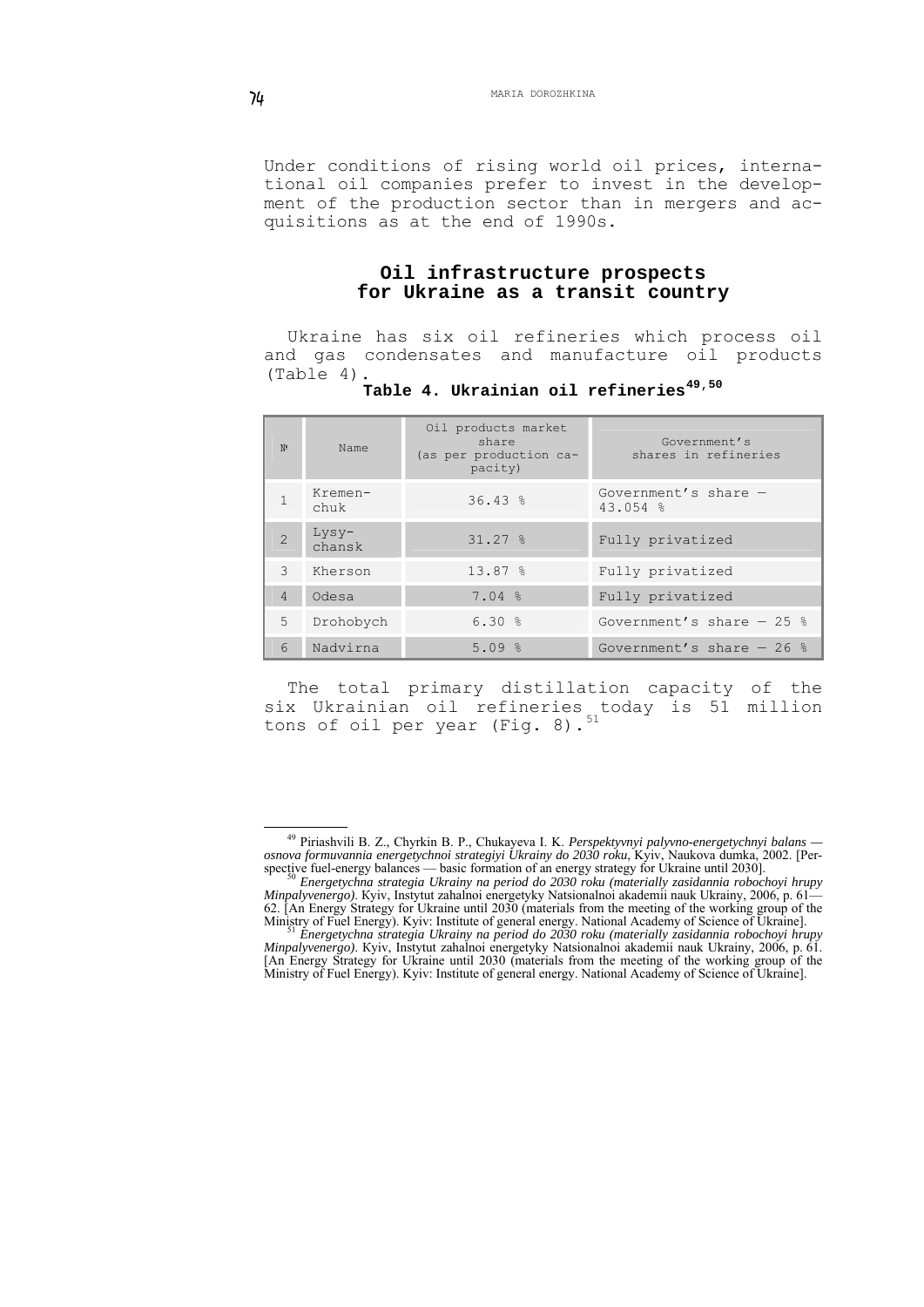

Fig. 8. Total oil refining capacity of Ukrainian oil refineries.

The available capacities and technical level of oil refineries today allow them to completely satisfy the needs of the Ukrainian economy in terms of gasoline, diesel fuel, oil fuel and over 50 other products of the oil processing and petrochemical industries as well as export significant volumes of these products.

Ukraine has quite an advantageous geopolitical position and is a transit country, and it should properly use this advantage to integrate into the world economic system. Today, Ukraine has a powerful oil transportation system that moves oil to external consumers and helps transit it to countries of Central and Western Europe. Oil transit to Europe in recent years amounted to 32—33 million tons per year. The oil transport system of Ukraine includes 18 oil-trunk pipelines which are together 4,578.6 kilometers long and have the annual inlet capacity 114 million tons and outlet capacity 56.3 million tons. This pipeline system is able to fully satisfy the needs of local oil refineries at their maximum designed capacity if necessary.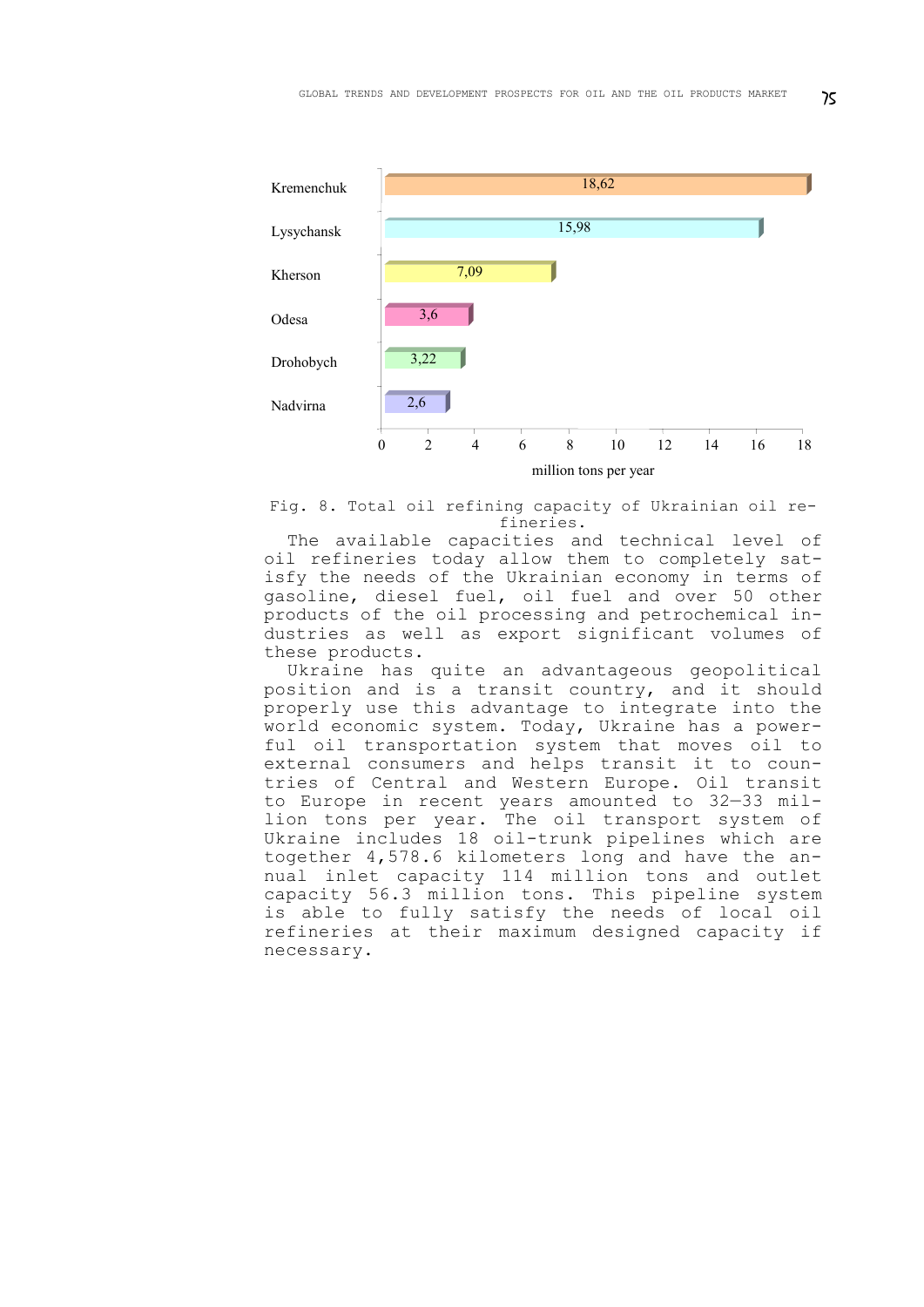The existing pipeline system (Fig. 9) should be improved so that it meets international standards, including the use of new technology for the transportation of oil and oil products.



Fig. 9. Ukraine's oil transport system<sup>[52](#page-22-0)</sup>

*Strategic areas of development for the oil transport system include the following:* 

• increase its transit capacity, which is of both economic and political importance to this country;

• maintain a high technical level of the system to ensure its high reliability and competitiveness;

• promote integration into the common European oil pipeline network.<sup>[53](#page-22-1), [54](#page-22-2)</sup>

In the context of the latter strategic area, Ukraine's participation in regional integration

<span id="page-22-0"></span> <sup>52</sup> *Energetychna strategia Ukrainy na period do 2030 roku (materially zasidannia robochoyi hrupy Minpalyvenergo)*. Кyiv, Instytut zahalnoi energetyky Natsionalnoi akademii nauk Ukrainy, 2006, p. 64. [An Energy Strategy for Ukraine until 2030 (materials from the meeting of the working group of the Ministry of Fuel Energy). Kyiv: Institute of general energy. National Academy of Science of Ukraine]. 53 *Zabezpechennia energetychnoi bezpeky Ukrainy, Rada natsionalnoi bezpeky i oborony Ukrainy,* 

<span id="page-22-1"></span>*Natsionalny instytut problem mizhnarodnoyi bezpeky,* Кyiv: NIPMB, 2003. [Ensuring Ukraine's energy security. National Security and Defence Council of Ukraine, National Institute for International Security Issues]. 54 *Energetychna strategia Ukrainy na period do 2030 roku (materially zasidannia robochoyi hrupy* 

<span id="page-22-2"></span>*Minpalyvenergo)*. Кyiv, Instytut zahalnoi energetyky Natsionalnoi akademii nauk Ukrainy, 2006. [An Energy Strategy for Ukraine until 2030 (materials from the meeting of the working group of the Ministry of Fuel Energy). Kyiv: Institute of general energy. National Academy of Science of Ukraine].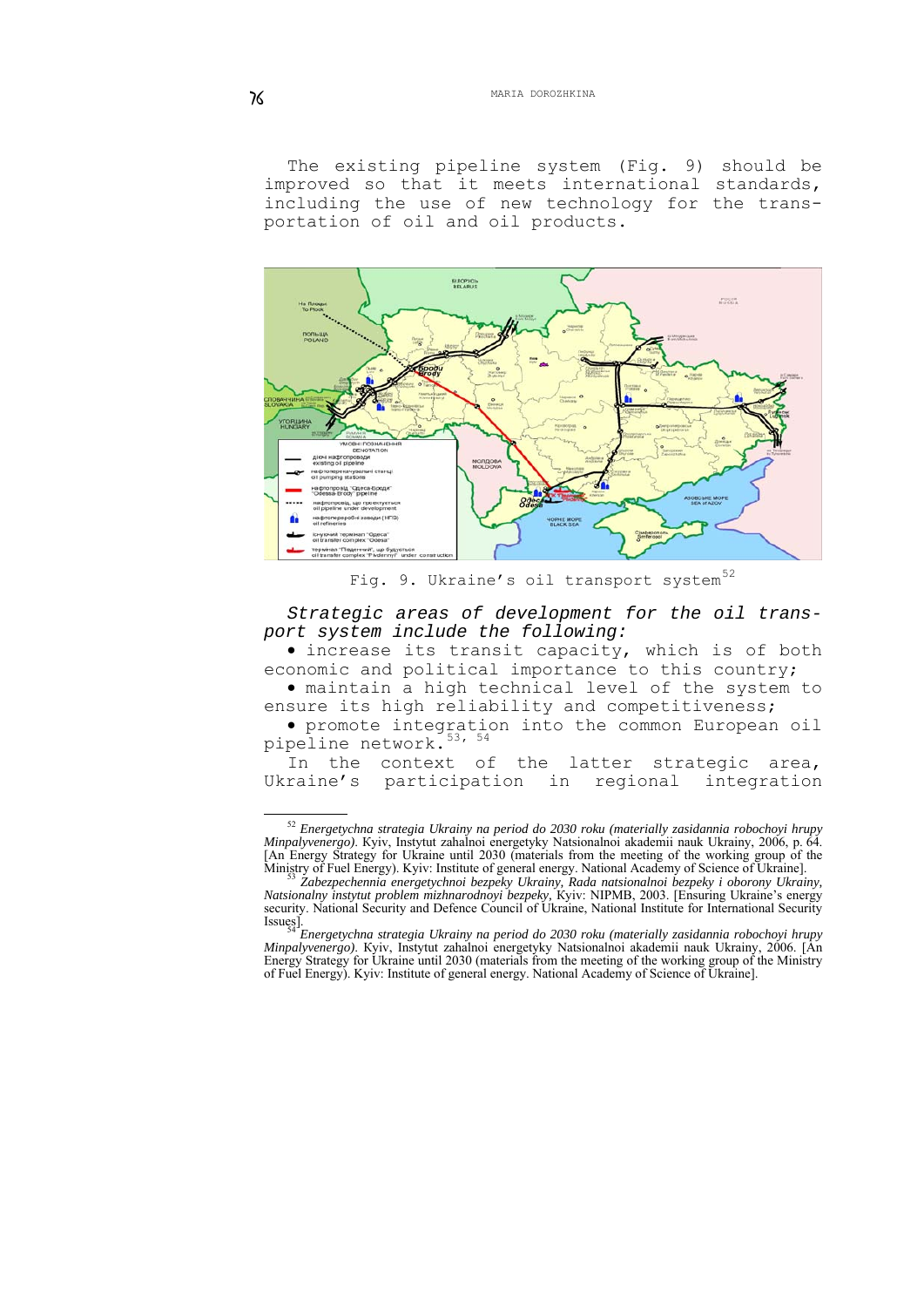groups appears to be quite important. We are convinced that the development of the oil and oil processing business in Ukraine proceeds from the formation of integration groups, when any formal agreements between countries are preceded by an extensive period of international economic contacts at the level of businessmen, companies and corporations. The political, legal, economic, social, cultural and infrastructural environment is examined, adjusted and improved through developing economic relations primarily at the corporate level. It is important that relations among countries are strengthened through the formation of integration groups, identification of priority areas, improvement of legislation, and clear government policies.

Since the oil processing business is international *a priori*, its development in Ukraine should be facilitated through integration processes that combine the major cycles of the oil and oil products market (oil production (including domestic oil production), transportation, processing and sale of oil products). Oil processing business will develop and will be efficient if guarded against unreasonable political influence and control. Potential exporters of oil to Ukraine traditionally include Russia and Kazakhstan as well as Azerbaijan and Turkmenistan.

Today, prices for oil products in Ukraine tend to grow due to rising world prices for oil and Russian export duty, higher railway tariffs for oil transportation, increased seasonal demand for oil products, etc. Creating a strategic fuel reserve may become a significant leveler that helps regulate fuel prices.

The drawback of Ukraine's oil pipeline system is that external raw material can flow in only through the Russian oil pipe system, which results in Russia's monopoly in oil supplies to Ukraine and their transit. Under such conditions, measures to diversify sources of oil supply should be viewed as a key component for strengthening national security and creating conditions for the stable operation and development of the fuel and energy industry. Its geographic position allows Ukraine to supply oil from various sources via independent routes from Azerbai-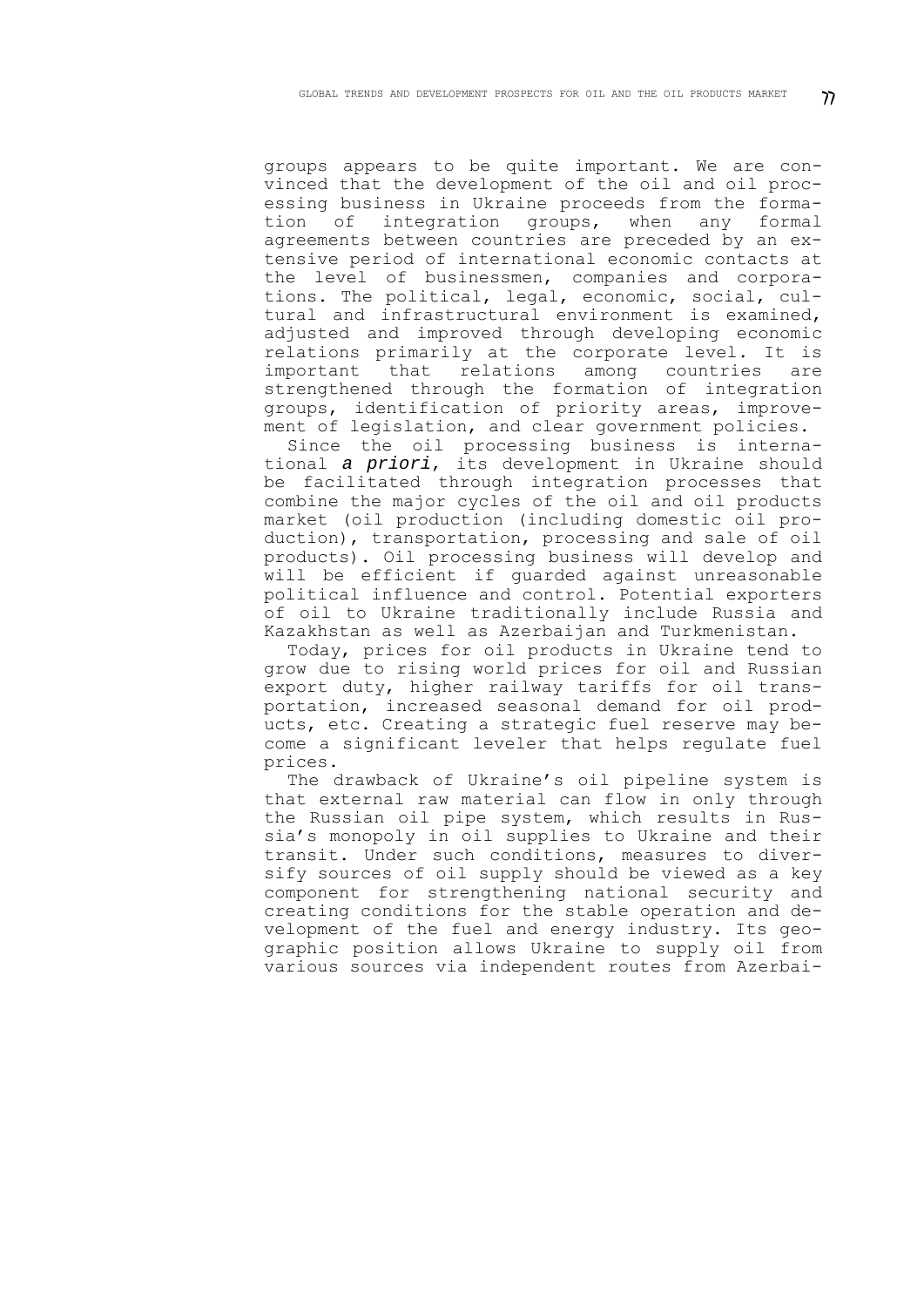jan, Kazakhstan, Turkmenistan, Middle East, etc., while at the same time significantly strengthening its transit capacity between oil producing countries of the Caspian region and important sales markets in Europe. It is expected that the workload of the oil pipeline system will increase up to 65 million tons per year by 2010 and up to 70 million tons per year by 2015, and that oil transportation volumes will remain at the same level or gradually reduce in fu-ture years.<sup>[55](#page-24-0), [56](#page-24-1)</sup>

Building the Brody–Plotsk-Gdansk oil pipeline and phased implementation of the Euro-Asian Oil Transport Corridor (EAOTC) project are necessary to ensure oil transportation from Caspian countries (Kazakhstan, Azerbaijan) and Persian Gulf countries (Iran, Iraq, etc.) up to 10 million tons by 2010 and up to 20 million tons by 2015. In the future, transportation volumes through the Odesa-Brody system can increase up to its designed capacity of 40 million tons per year.<sup>[57](#page-24-2)</sup> Transforming the Odesa-Brody pipeline into a normal mode will allow it to supply oil into Ukraine from other Caspian countries as well as from Iraq, Iran, Southern African countries and other countries, and bypassing Bosporus. To ensure oil supply from Iraq, it is necessary to build the Ceyhan-Samsun pipeline in Turkey. Besides Ukraine, Black Sea countries and EAOTC participants, Poland, Slovakia, Moldova and other countries are interested in this oil pipeline. Poland, the United States, Kazakhstan, Azerbaijan and Croatia confirmed that they are ready to work together to implement the Odesa-Brody-Plotsk-Gdansk project in accordance with its primary purpose. Negotiations with the Czech Republic and Slovakia need to be conducted. Concrete arrangements with potential suppliers and consumers

1

<span id="page-24-0"></span><sup>55</sup> *Energetychna strategia Ukrainy na period do 2030 roku (materially zasidannia robochoyi hrupy Minpalyvenergo)*. Кyiv, Instytut zahalnoi energetyky Natsionalnoi akademii nauk Ukrainy, 2006, p. 65. [An Energy Strategy for Ukraine until 2030 (materials from the meeting of the working group of the Ministry of Fuel Energy). Kyiv: Institute of general energy. National Academy of Science of Ukraine]. 56 Piriashvili B. Z., Chyrkin B. P., Chukayeva I. K. *Perspektyvnyi palyvno-energetychnyi balans —* 

<span id="page-24-2"></span><span id="page-24-1"></span>*osnova formuvannia energetychnoi strategiyi Ukrainy do 2030 roku*, Kyiv, Naukova dumka, 2002. [Per-

spective fuel-energy balances — basic formation of an energy strategy for Ukraine until 2030]. 57 *Energetychna strategia Ukrainy na period do 2030 roku (materially zasidannia robochoyi hrupy Minpalyvenergo)*. Кyiv, Instytut zahalnoi energetyky Natsionalnoi akademii nauk Ukrainy, 2006, p. 65- 66. [An Energy Strategy for Ukraine until 2030 (materials from the meeting of the working group of the Ministry of Fuel Energy). Kyiv: Institute of general energy. National Academy of Science of Ukraine].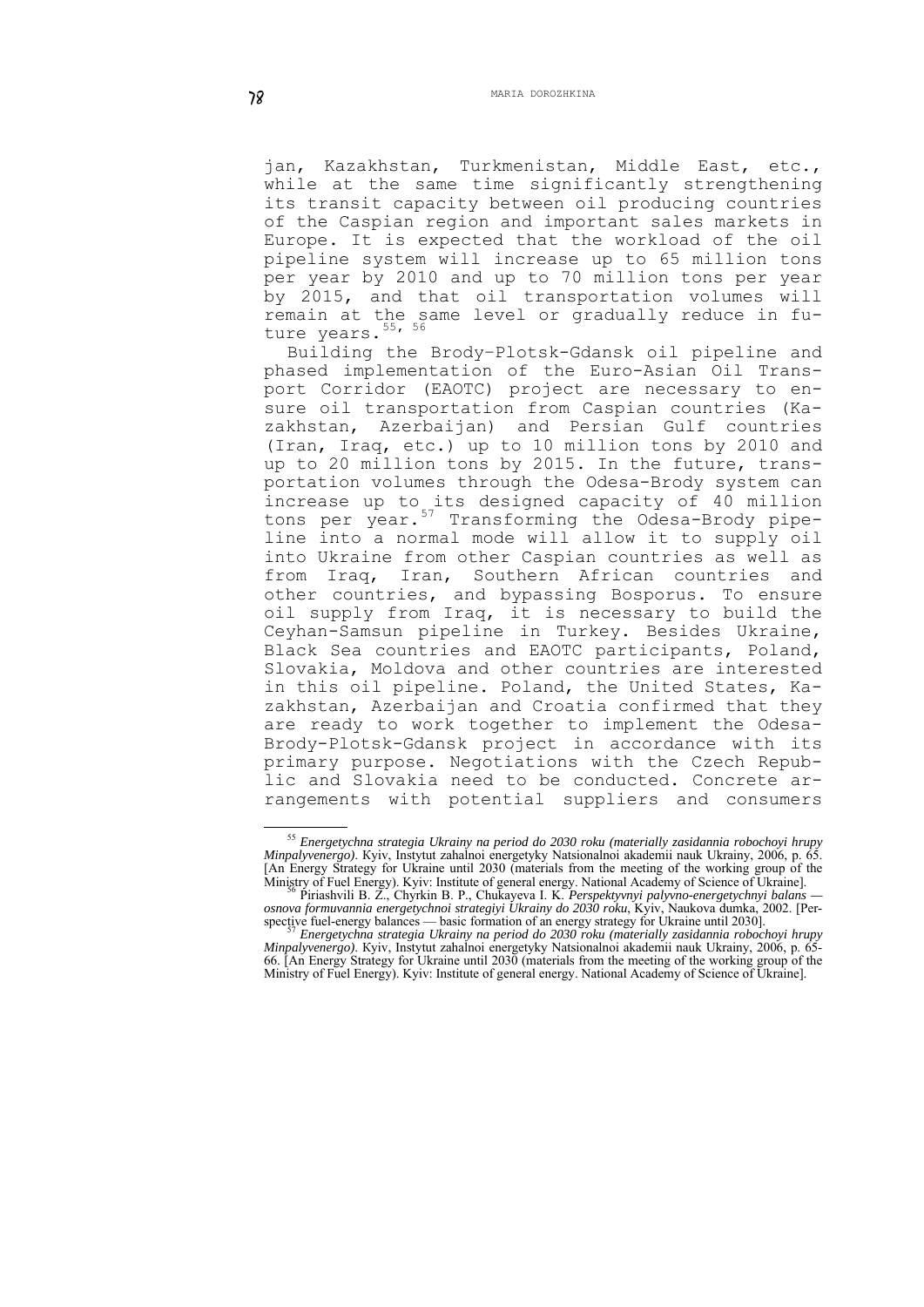need to be made as soon as possible since there are alternative pipelines or projects (for instance, Burgas-Alexandropolis).

*Advantages of building the Odesa-Brody pipeline today include the following:* 

• High competition on the part of Russian companies. Caspian oil is light and sweet. It may potentially become a competitor to the heavier and sulphureous Urals oil exported by Russia.

• This oil pipeline is strategic for Ukraine. Good economic value of supplies has been proven as the cost is twice as low as the cost of the traditional supply route from the Russian port of Novorossiysk.

• New opportunity to transport oil via environmentally safe routes will release pressure on Bosporus.

• At present, economic and financial effects can only be achieved through reverse transportation (Brody-Southern [Pivdenny] Terminal).

*Disadvantages of building the Odesa-Brody pipeline include the following:* 

♦ There is a lack of tangible investment into construction of the Brody–Plotsk pipeline (the estimate is some 500 million Euros, construction period: 3-4 The EU promised to allocate 2 million dollars.**[58](#page-25-0)**

♦ Caspian oil is more expensive, all European refineries are adjusted to process heavy and sulphureous Urals oil exported by Russia.

♦ Caspian countries have insufficient extracting capacities.

♦ Today the focus has been made on the alternative Baku-Tbilisi-Ceyhan pipeline.

♦ If the Kurkuk–Umurtalik pipeline (Turkey, area of Ceyhan Port) becomes operational, Turkey will become a transit country for oil supplies from both the Caspian region and the Persian Gulf into Europe. The capacity of this oil pipeline and the capability of west Turkish ports to receive tankers with the capacity of over  $500,000$  tons<sup>[59](#page-25-1)</sup> make investment in this route more attractive than in Odesa-Brody.

1

<span id="page-25-1"></span><span id="page-25-0"></span><sup>58</sup> From<http://ua.proua.com/news/2004/07/08/150928.html>. 59 *Energetychna strategia Ukrainy na period do 2030 roku (materially zasidannia robochoyi hrupy Minpalyvenergo)*. Кyiv, Instytut zahalnoi energetyky Natsionalnoi akademii nauk Ukrainy, 2006, p. 65.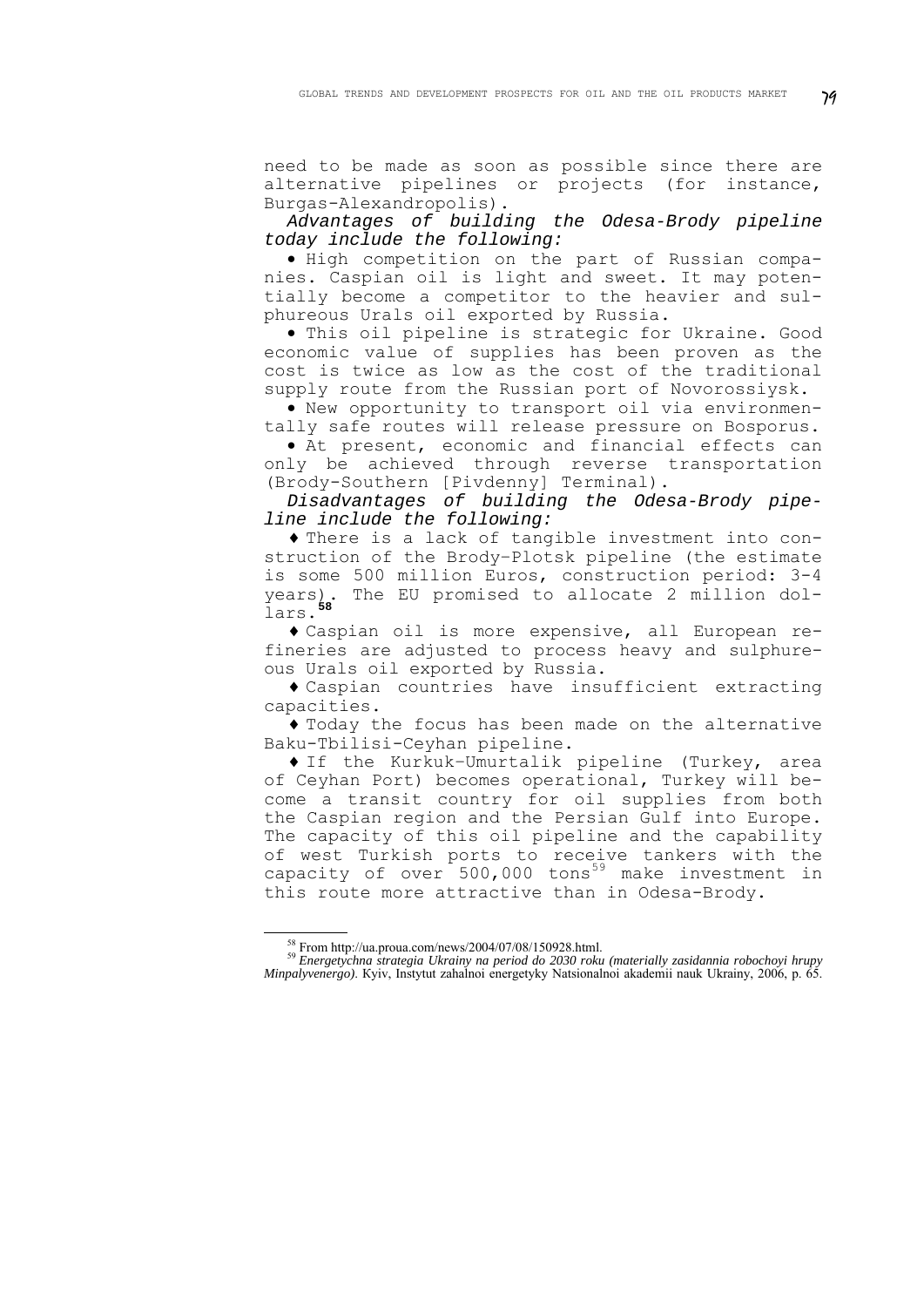♦ There are doubts as to whether Odesa-Brody can be filled with Azerbaijan oil.

♦ The situation with the privatization of two Ukrainian refineries (in Drohobych and Nadvirna), which are able to consume oil from Odesa-Brody, brings in even more uncertainty as to the prospects for this oil pipeline.

Ukraine may risk gradually losing Russian oil transits after 2010, therefore the EAOTC is the main strategic project that can help to develop Ukraine's transit potential. It is anticipated that the EAOTC project could be expanded to Tengiz-Brody-Plotsk-Gdansk-Vilhelmshafen. The prospects for incorporating Iraq oil export projects in the EAOTC project are considered in light of arrangements between Ukraine and Poland as to the cooperation of oil and gas companies of both countries.

## **Trends and development prospects of the world oil and oil products market**

To summarize, the following provides a check list of major trends of and prospects for the global oil and oil products market, which could affect positively the energy sector in general:

• *Organizational trends and related prospects:* 

-Creating a reliable system of operational and strategic reserves of oil and oil products, which would stabilize the markets of oil and oil products, help to avoid fluctuations in peak periods, and reduce dependence on oil exporting countries.

⎯Conducting a more aggressive and clear policy on international trade in oil and oil products, further reform of the competitive oil market, which will improve economic efficiency, increase investment attractiveness, strengthen positions of transnational oil corporations which have their own refineries and distribution infrastructure, and deepen integration of oil exporting and importing countries.

<sup>1</sup> [An Energy Strategy for Ukraine until 2030 (materials from the meeting of the working group of the Ministry of Fuel Energy). Kyiv: Institute of general energy. National Academy of Science of Ukraine].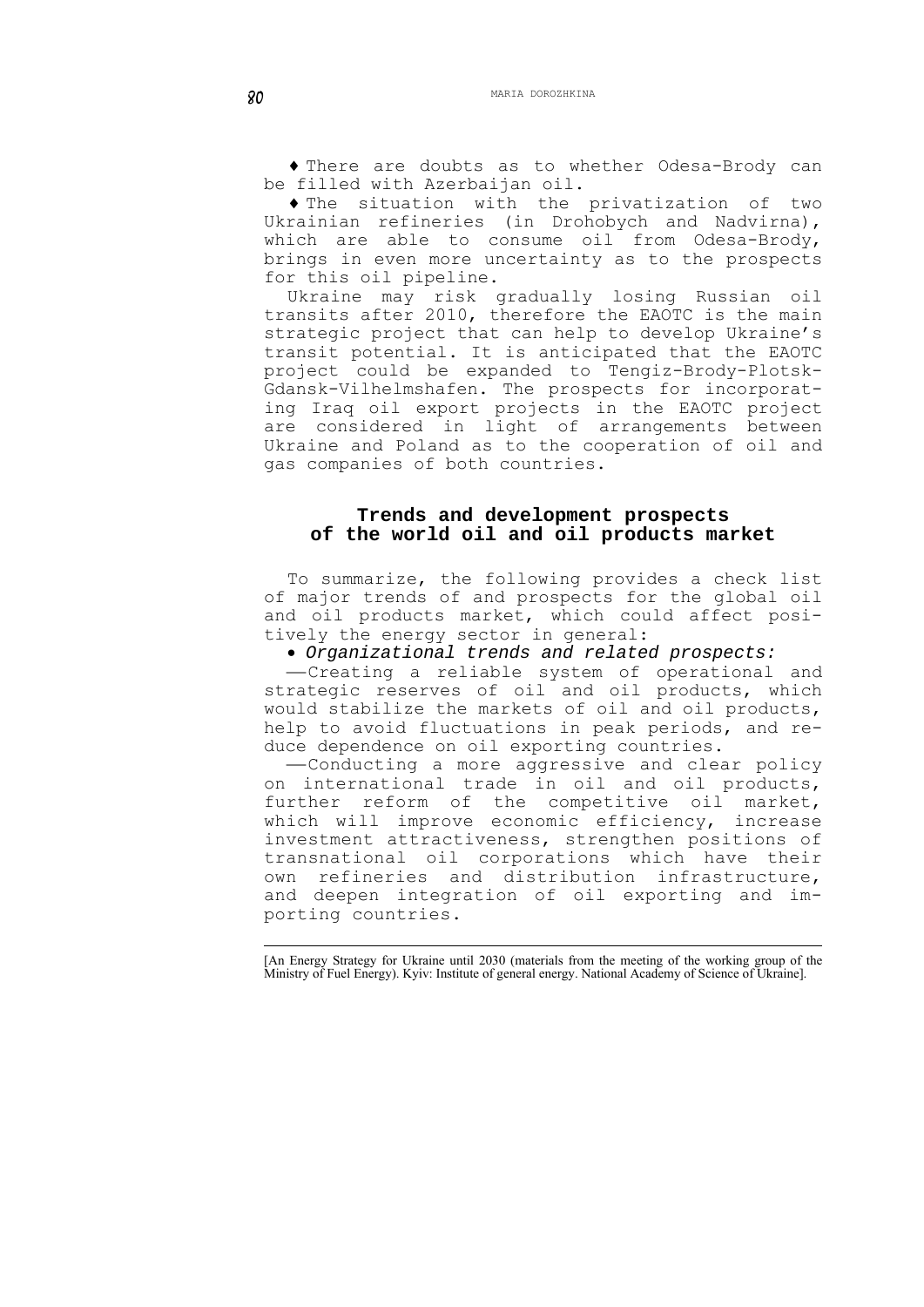#### • *Technological trends and related prospects:*

-Developing the alternative energy sector and increasing dependence of oil and oil products market on the price factor will change the fuel structure and energy balance.

-Implementing new and improving the existing technology of oil production industry, upgrading refineries, using raw material of better quality will improve the structure of oil products consumption and quality of oil refining in the world from 70 % to 90 %.

-Maximum use of advanced technology of waste-gas purification in oil refining areas will ensure appropriate environmental safety level and reduce hazardous air emissions.

• *Financial trends and related prospects:* 

-Raising and streamlining financial resources, diversifying sources of oil supply will improve the system of oil transportation by pipelines, improve their flow capacity, and help to meet safety requirements for tankers and transportation ecology.

-Increasing and concentrating investments, investing in technology of the oil production sector (exploration and development of sea and land oil deposits), developing the industry on the basis of scientific research (exploration of unexplored oil deposits, developing new products, etc.). These trends will improve the efficiency of oil deposit development, and consequently decrease losses of oil resources, help explore new deposits of mineral fuel, decrease production costs, improve energy conservation, and facilitate international corporate integration in the oil processing business.

#### **Conclusions**

The development of the world oil and oil products market is one of the most important issues today and needs to be further explored. Energy consumption is closely linked to relations among countries and their level of development. The following conclusions can be made based on an analysis of the development of the world oil and oil products market: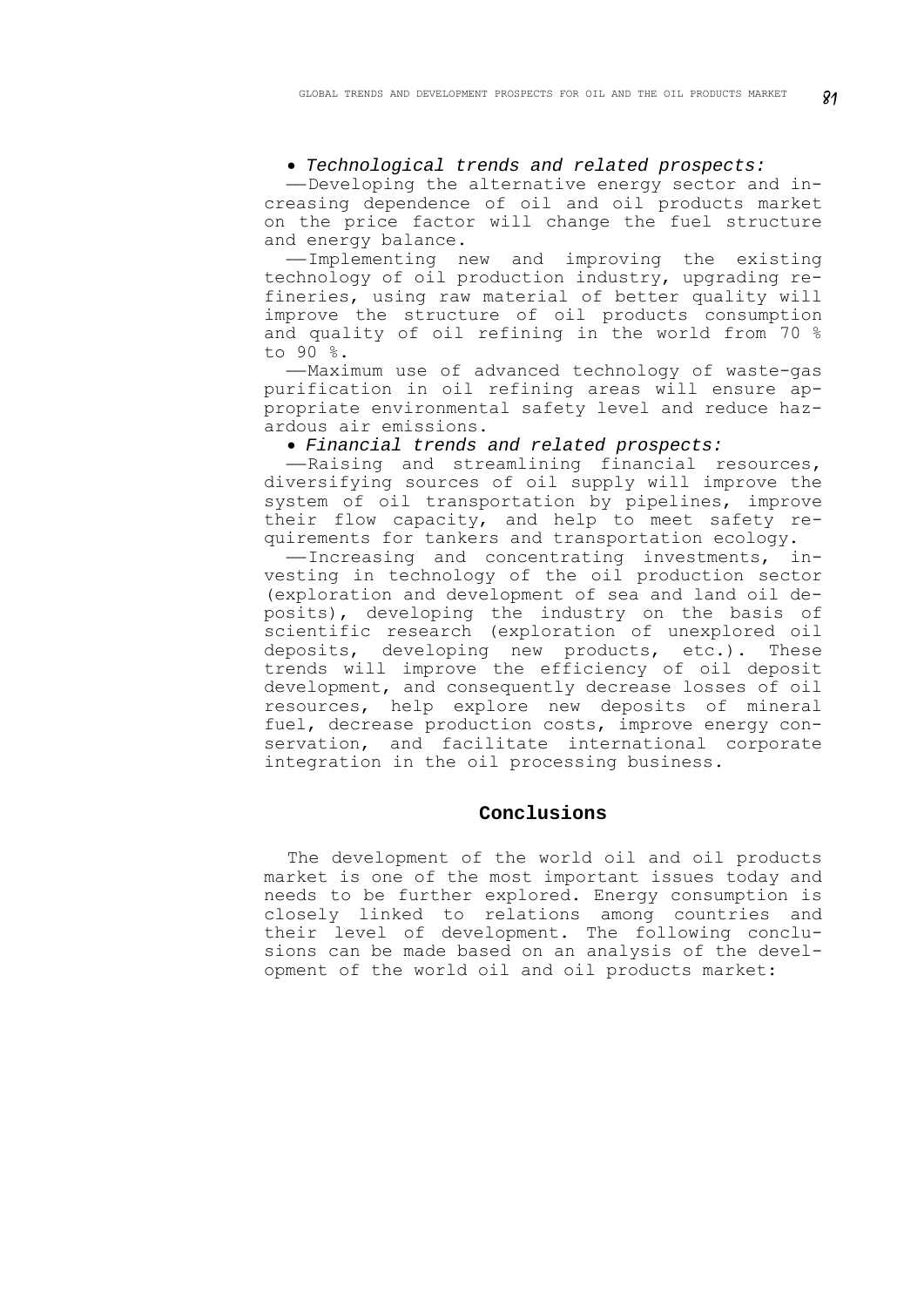• Oil crises of the 20th and 21st centuries have escalated prices for liquid fuel and other energy resources, resulting in a situation where most funding was streamed in the development of the production sector and the dependency of Western economies on oil consumption reduced.

• The oil share in the total consumption of energy resources is constantly growing, and the demand tends to exceed the supply. The growth of oil consumption will be observed in both industrial and developing countries. OPEC producers will satisfy the main part of additional demand. A significant increase of oil production capacities is needed to satisfy the expected growth of consumption. Alternative types of fuel may help to reduce consumption of oil products.

• International oil companies may limit oil production due to lack of access to main raw material resources because of the competition for resources under conditions of growing demand and serious disruptions of oil supplies. Tighter competition for resources may result in unprecedented use of oil resources.

• Ukraine has an advantageous geopolitical position as a transit country. The existing system of Ukraine's oil pipelines should be improved to meet international standards. Oil supply sources should be diversified to strengthen national security and ensure stable operation and development of fuel and energy sector. Its geographic position allows Ukraine to engage various sources of oil supply via independent routes from Azerbaijan, Kazakhstan, Turkmenistan, and the Middle East, and at the same time significantly strengthen the role of Ukraine as a transit country between oil producing countries of Caspian regions and important sales markets in Europe.

• We believe that the creation of integrated groups is typical for the development of oil and oil processing business in Ukraine. Integration processes should be encouraged in Ukraine to combine major cycles of the oil and oil products market (oil production [including domestic oil production], transportation, processing and sale of oil products). The oil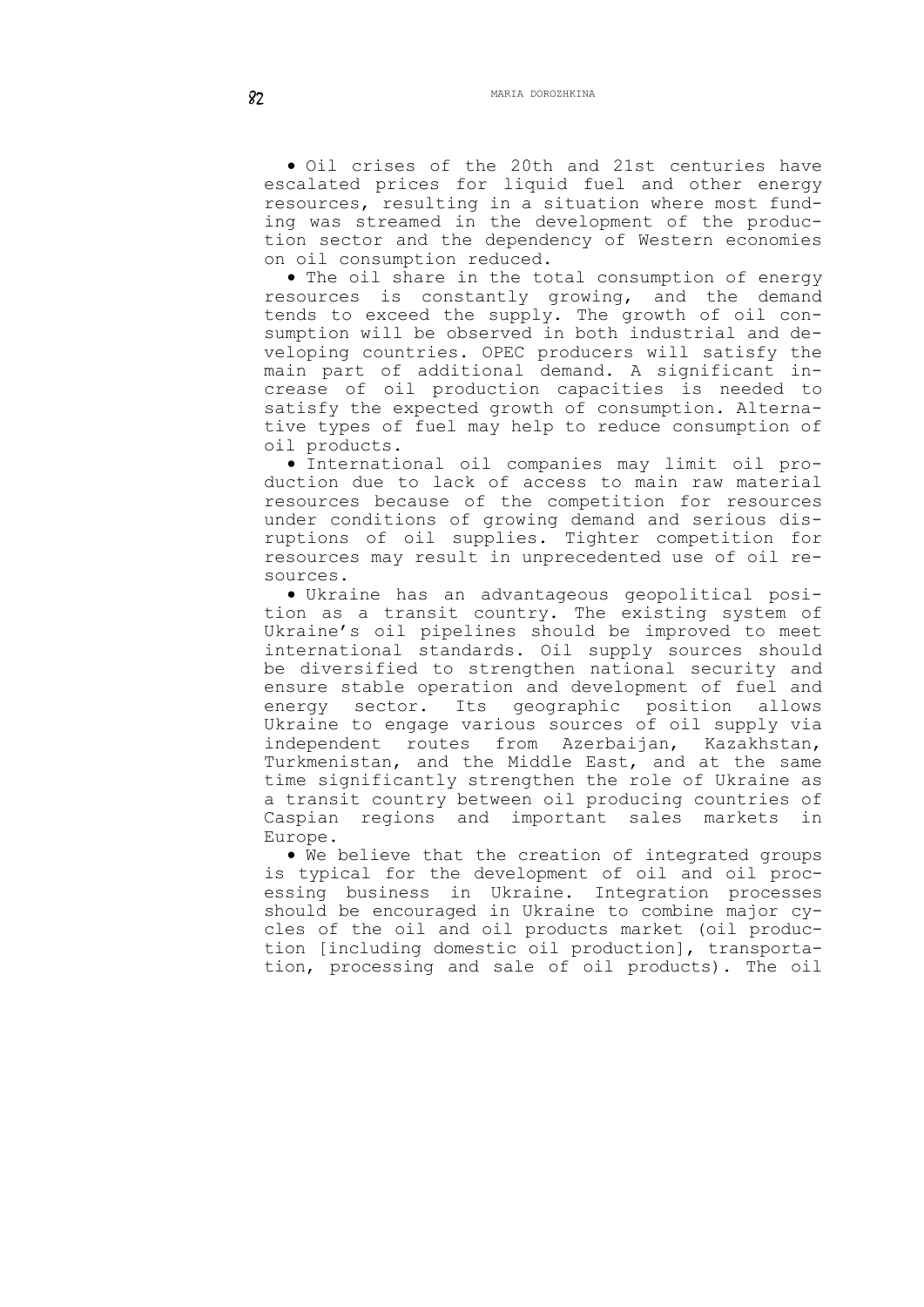processing business will develop and effectively operate if guarded against unjustified political influence and control.

• We compiled major trends and prospects for development of the world oil and oil products market as the following characteristics:

⎯*Organizational: trends —* creating a reliable system of strategic reserves of oil and oil products; conducting a clear policy on international trade in oil and oil products; further reform of the competitive oil market; *prospects —* stabilizing oil and oil products markets; preventing fluctuations in peak periods; reducing dependence on oil exporting countries; increasing investment attractiveness; strengthening positions of transnational oil corporations; facilitating integration between oil exporting and importing countries.

⎯*Technological: trends* — developing the alternative energy sector; upgrading oil refineries; using raw materials of better quality; maximum involvement of upgraded technology for refining waste gases in oil refining areas; *prospects —* changing the structure of fuel and energy balance; improving the structure of oil products consumption; increasing the depth of oil refining at world refineries from 70 % to 90 %; supporting appropriate level of environmental safety.

⎯*Financial: trends* — raising and channeling financial resources; diversifying sources of oil supply; increasing and concentrating investment; technological investment in the oil production sector (exploration and development of sea and land oil deposits); *prospects* — improving the system of transporting oil via pipelines; increasing their flow capacity; meeting the safety requirements for tankers and transportation ecology; improving efficiency of oil development and exploration of new oil deposits, reducing oil production cost; improving energy saving; expanding international corporate integration processes in the oil processing business.

#### **References**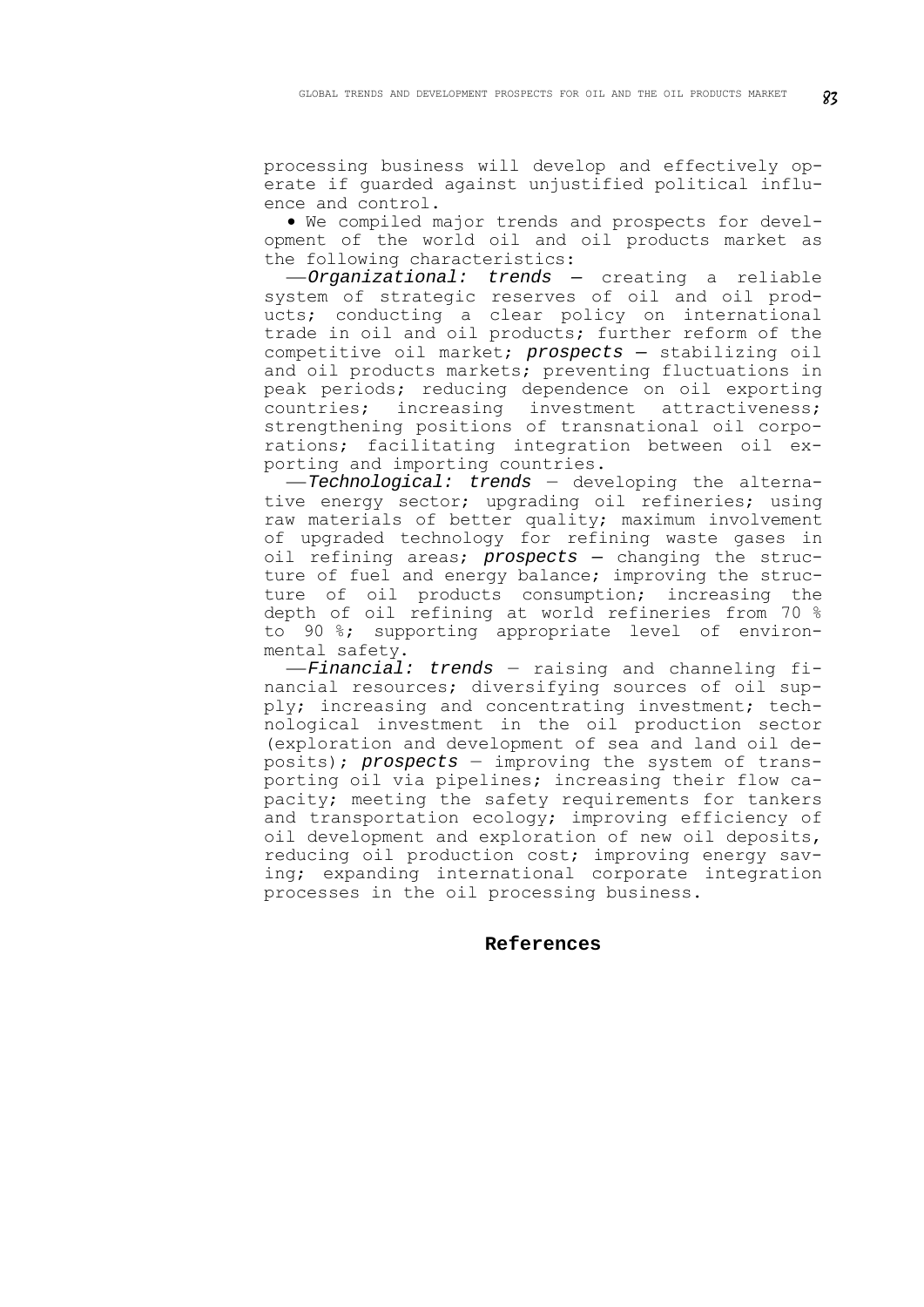1. Braginskiy O. B., Shlihter E. B. *Mirovaya neftepererabotka. Ekologicheskoye izmerenie*, Мoscow, Academia, 2002. [Global Oil Production: Environmental Measures]

2. Burlaka G. O prichinah krizisnyh yavleniy na rynke nefteproduktov Ukrainy, in *Zerkalo nedeli*, 25.06.05 — 01.07.05, No. 24 (552). [On reasons of crisis phenomenon in the market of oil products of Ukraine]

3. Burlaka G., Sherstiuk R. Metamorfozy i antipody, in *Toplivno-energeticheskiy kompleks*, 2005, No. 9. [metamorphosis and antipodes in Fuel and Energy Complex]

4. Burlaka G., Sherstiuk R. Peredovoi zarubezhnyi opyt, in *Neftianaya ekonomiya*, 2006, No. 1. Developed Foreign Experiences, in Oil Economics

5. *Ekonomika zarubizhnykh krain*. Textbook by A.S. Filipenko, V.A. Verhun, I.V. Burakivsky et al., Kyiv, Lybid, 1998.[Economies of foreign countries]

6. [emigration.russie.ru/news/6/8325\\_1.html](http://emigration.russie.ru/news/6/8325_1.html) (*Neft konchitsia ranshe, chem vy dumayete*, 28.04.05). [Oil will run dry earlier: what do you think about that?]

7. *Energetika: istoriya, nastoyascheye i buduscheye. V. 1. Ot ognia i vody k elektrichestvu*, by V.I. Bondarenko, G.B. Varlamov, I.A. Volchyn et al., Kyiv, 2005. p. 199-200. [Energy: Past, Present and Future, volume 1, From Fire and Water to Electricity]

8. *Energetychna strategia Ukrainy na period do 2030 roku (materially zasidannia robochoyi hrupy Minpalyvenergo)*. Кyiv, Instytut zahalnoi energetyky Natsionalnoi akademii nauk Ukrainy, 2006, p. 61. [An Energy Strategy for Ukraine until 2030 (materials from the meeting of the working group of the Ministry of Fuel Energy). Kyiv: Institute of general energy. National Academy of Science of Ukraine]

9. Gusak L. Mirovoi rynok nefti: suschestvuyet li predel rosta tsen? In *Gazeta «2000»*. 23.09.2005. [The Global Oil Market: Is there a limit to the price increases?]

10. [iee.org.ua/ru/detailed/prognoz/476](http://iee.org.ua/ru/detailed/prognoz/476) (Inozemtsev V. *VVP stran mira: Ekonomika Azii budet faktorom globalnoi stabilnosti v 2006 g.*, 20.02.06) [GDP in the world: Asian economy as a factor in global stability in 2006]

11. Kornilov I. Ye. Osoblyvosti funktsionuvannia naftovoho rynku Ukrainy u svitli normatyviv ES i MEA u sferi energetychnoi bezpeky, in *Strategichna panorama*, 2004, No. 1, p. 116-124. [Peculiarities of Ukraine's oil market operation in light of ES and MEA directives on energy security]

12. Malovetskiy A.V. *Investitsionnaya politika neftianyh korporatsiy — regionalnyi i korporativnyi aspekty*, Moscow, Editorial URCC, 2002. [Investment policy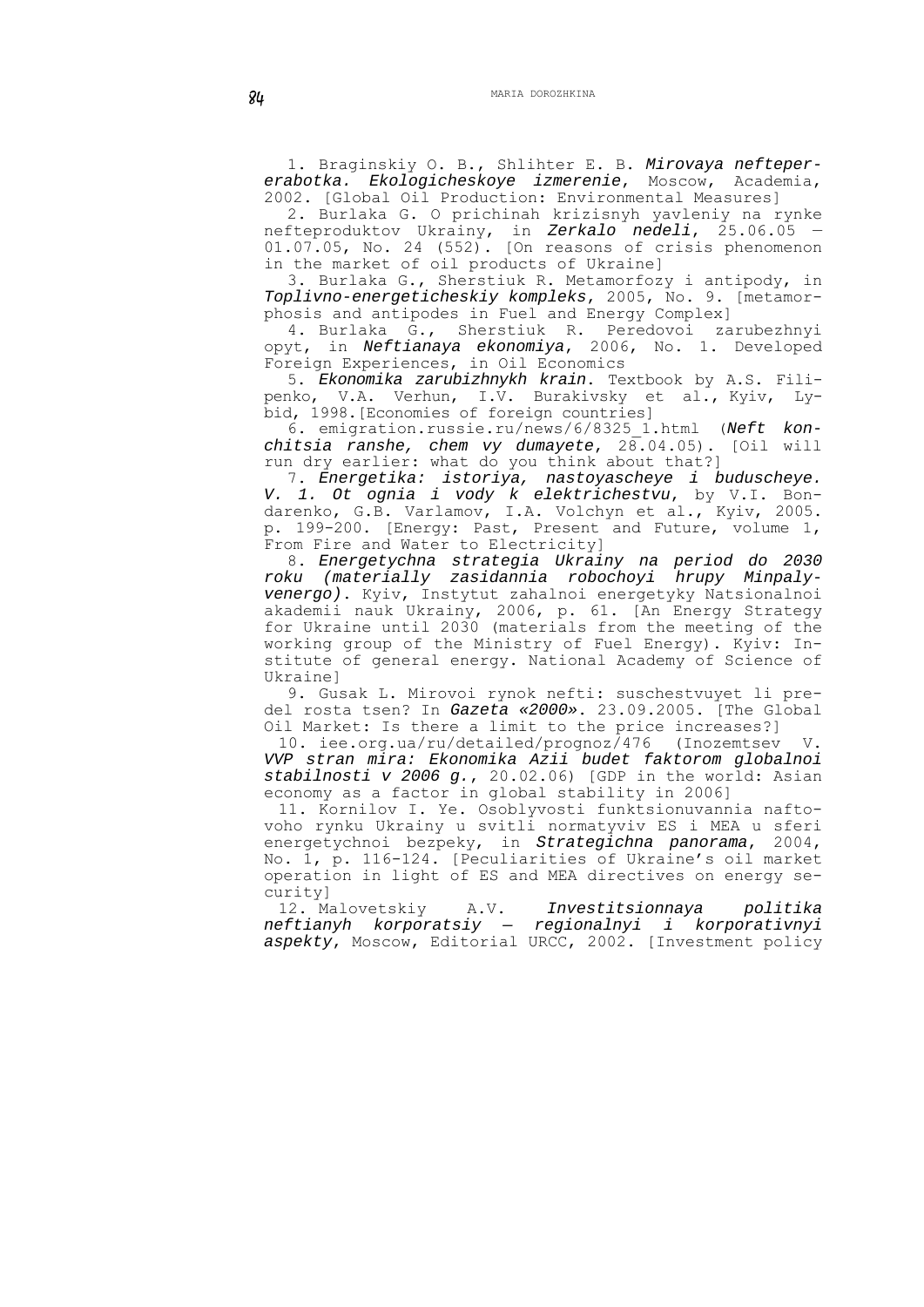of oil corporations — regional and corporative aspects, Moscow, 2002]

13. Oil & Gas, in *Worldwide Look at Reserves and Production*, Vol. 102, No. 47, December 20, 2004, p. 22-23. 14. Oil and Gas: Production & Marketing, in *Standard &* 

*Poor's Industry Surveys*, October 18, 2001, p. 6-23. 15. Piriashvili B. Z., Chyrkin B. P., Chukayeva I. K. *Perspektyvnyi palyvno-energetychnyi balans — osnova formuvannia energetychnoi strategiyi Ukrainy do 2030 roku*, Kyiv, Naukova dumka, 2002. [Perspective fuel-energy balances basic formation of an energy strategy for Ukraine until 2030]

16. Preiher D. K., Kornilov I. E. Mezhdunarodnoye regulirovaniye neftianoho rynka i osobennosti yego razvitiya v regionah mira, in *Neft i gaz*, 2003, No. 10, p. 74-86. [International regulation of oil market and peculiarities of its development in the world regions]

17.Prihodko O. V poiskah sredstva ot neftianoi zavisimosti, in *Zerkalo nedeli*, 04.06.05–10.06.05, No. 21 (549). [The search for reducing oil dependencies]

18.R. Reinhard, R. Casadesus-Masanell, D.J. Hanson. *BP and the Consolidation of the Oil Industry, 1998–2002*, July 29, 2003, p. 1- 37.

19.Rychik V. Energoyomkostyu po potrebitelyam. Prognoz mirovogo potrebleniya energii, *Toplivno-energeticheskiy kompleks*, 2005, No. 1, p. 28 . [Knowledge of Energy for Users. Prognosis of global energy requirements. Fuel Energy Complex]

20.Siromaha A. Kak dolzhny sozdavatsia neftianye rezervy: Opyt Germanii, in *Zerkalo nedeli,* 04.06.05– 10.06.05, No. 21 (549). [How should petroleum reserves be created: The Experience Of Germany]

21.Tarnavskiy V. Zavershylsia unikalnyi god. Mirovoi rynok nefti v 2004 godu: itogi, tendentsyi, perspektivy, in *Toplivno-energeticheskiy kompleks*, 2005, No. 1, p. 48. The end of a unique year. Global oil market in 2004; conclusions, tendencies and perspectives. Fuel Energy Complex]

22.Viktorov S. Energetika 2030: doroga k krizisu? in *Energeticheskaya politika Ukrainy*, 2003, No. 10, p. 8-10. [Energy 2030: Road to Crisis? in Energy policy of Ukraine]

23.[Vodiannikov](http://justinian.com.ua/author.php?id=383) О. Polityka ES v sferi vykorystannia biologichnoho palyva: napriamy adaptatsiyi natsionalnoho zakonodavstva Ukrainy do prava ES, in *Yurydychnyi zhurnal*, 2004, No. 4. [The EU and the use of biological fuel: compliance of Ukraine's national legislation with EU laws]